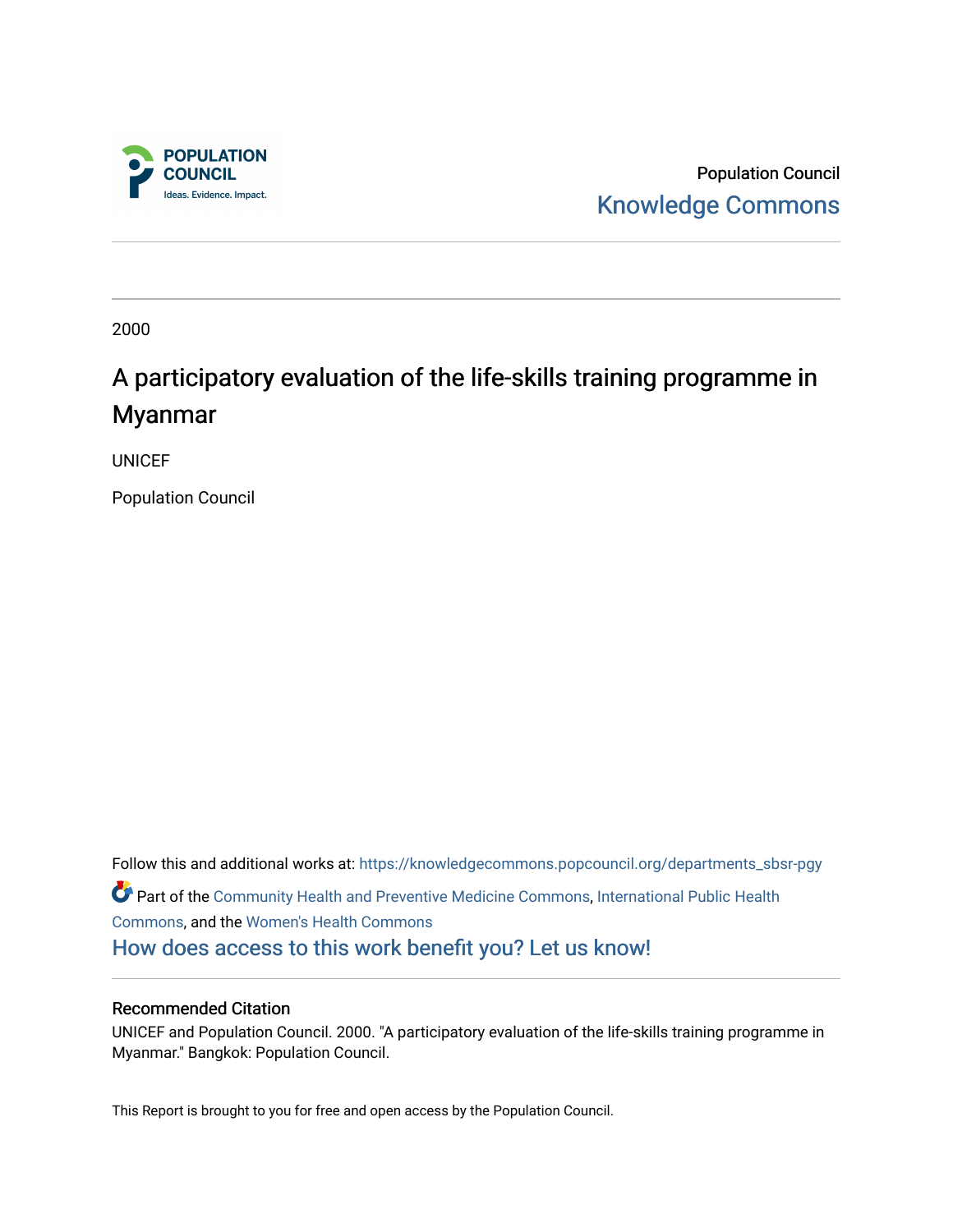# A Participatory Evaluation of the Life-skills Training Programme in Myanmar

UNICEF/Myanmar and Population Council/Thailand



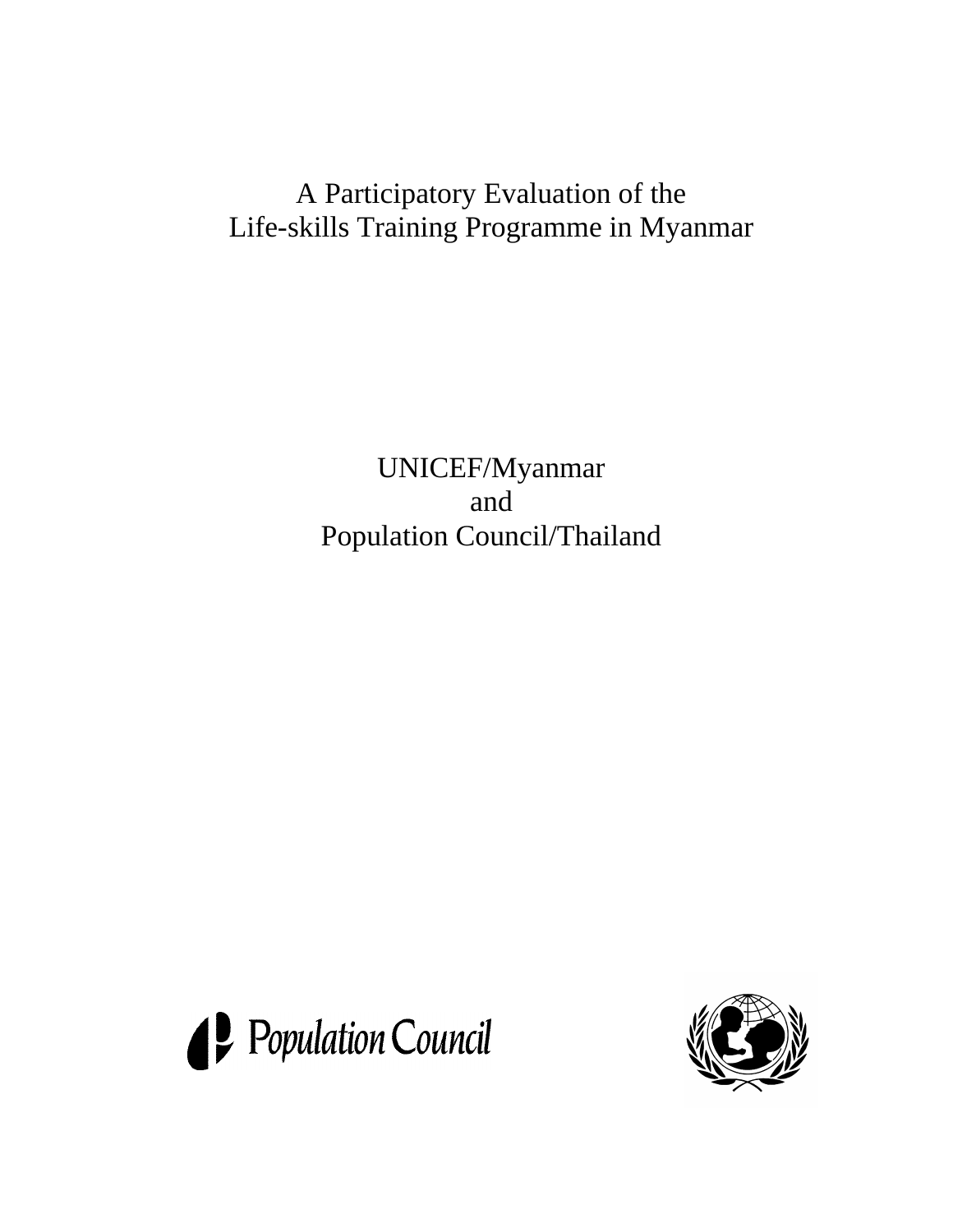The Population Council is an international, nonprofit, nongovernmental institution that seeks to improve the wellbeing and reproductive health of current and future generations around the world and to help achieve a humane, equitable, and sustainable balance between people and resources. The Council conducts biomedical, social science, and public health research and helps build research capacities in developing countries. Established in 1952, the Council is governed by an international board of trustees. Its New York headquarters supports a global network of regional and country offices.

Copyright  $\odot$  2000 by The Population Council, Inc.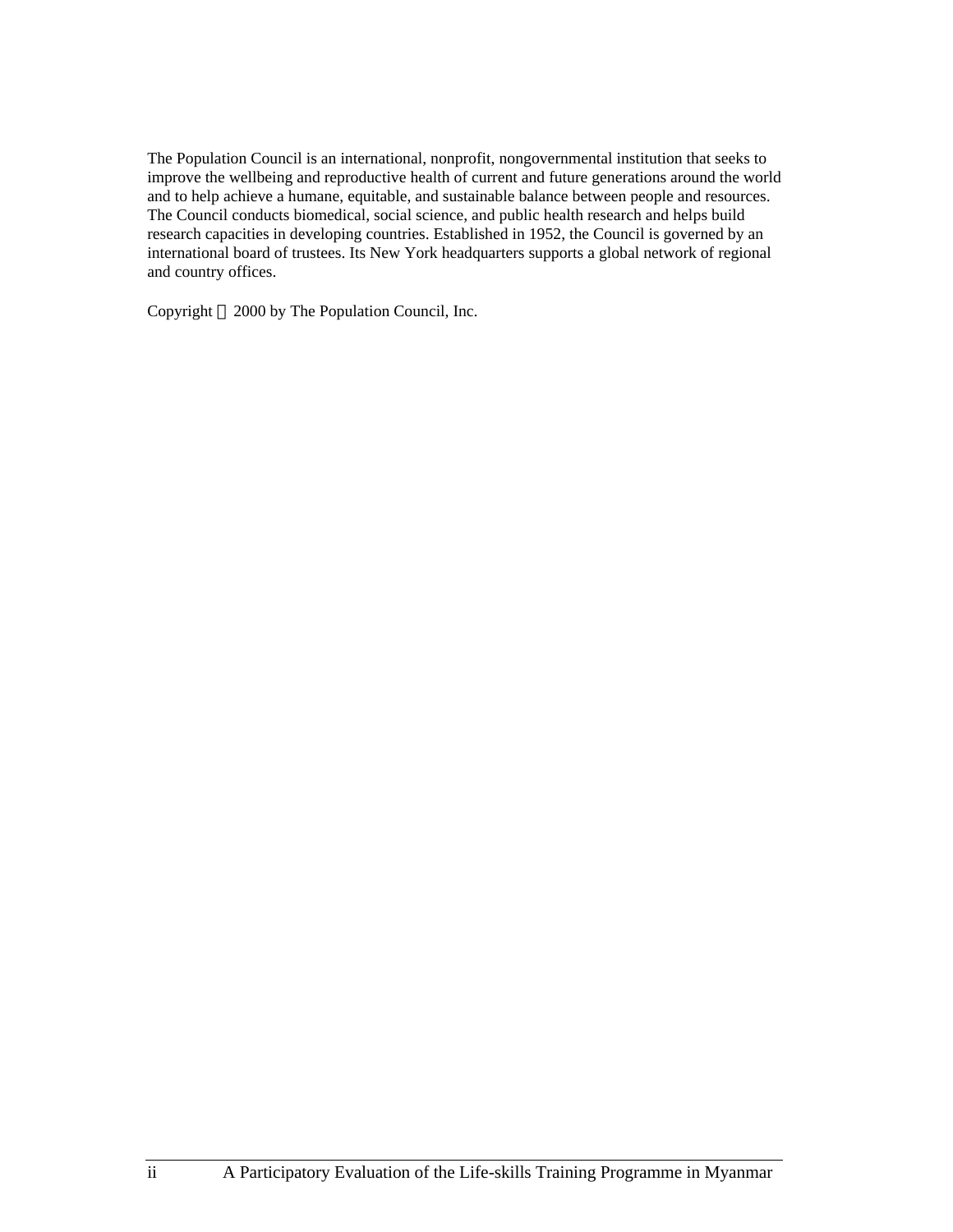# **TABLE OF CONTENTS**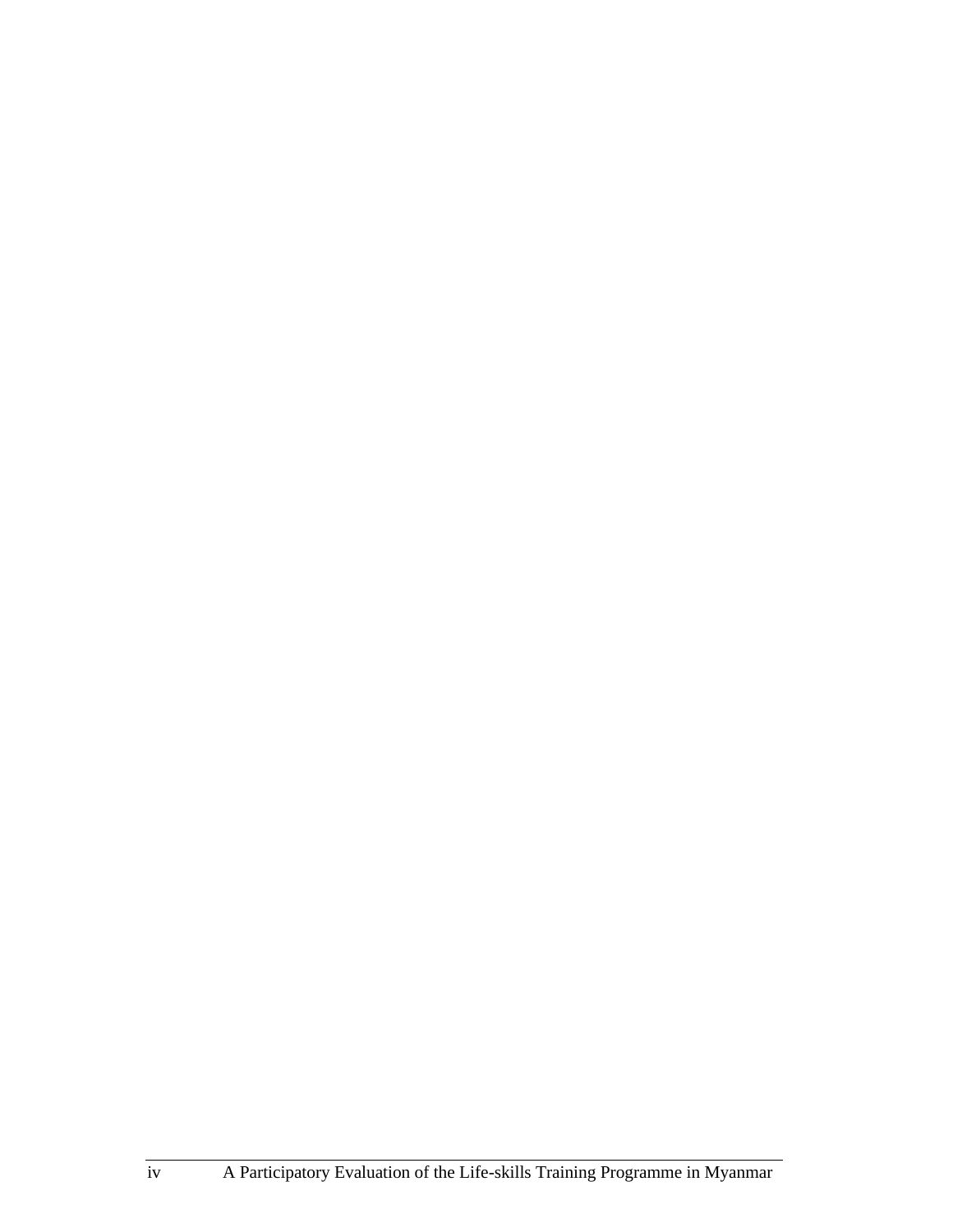#### **FOREWORD**

In the context of the Prevention of HIV/AIDS activities, and in preparation of the June 1998 mid-term review of UNICEF/Myanmar's Country Programme of Cooperation, 1996–2000, a participatory evaluation of the life-skills training programme in Myanmar was conducted from August 1997 to March 1998.

Through a participatory evaluation of the life-skills training programme, the three collaborating partners—UNICEF/Myanmar, the Myanmar Maternal and Child Welfare Association, and the Myanmar Red Cross Society—have been able to identify areas in which project activities could be strengthened, and to revise activities to respond to issues raised in the evaluation. A review of the training manual is underway, and revisions will reflect the findings and recommendations resulting from this evaluation. In addition to revising the training manual, UNICEF/Myanmar is reviewing and revising the process and methodology of training, with the objective of addressing a number of areas identified during the evaluation that require strengthening. One of the key findings of this evaluation was the limitations inherent in including only women in the training activities. UNICEF/Myanmar is currently exploring a number of methods by which husbands and men could play a more substantial role in the training.

The participatory evaluation and the resulting improvements to the life-skills training programme activities would not have been possible without the dedication of many individuals and organisations both within Myanmar and internationally. Gratitude must go to Michelle Gardner of the Population Council/Thailand and Myo Zin Nyunt and Thazin Oo from UNICEF/Myanmar for the time and effort they have spent on conducting the final analysis of the evaluation and preparing this report. Many thanks must also go to all the trainers from the Myanmar Red Cross Society and the Myanmar Maternal and Child Welfare Association for their dedication to the life-skills training programme. We are grateful for their invaluable support throughout the data collection and analysis that have led to this report.

Appreciation is due to Yukolsiri Surasrang and Kanokwan Tharawan of the Population Council/Thailand who worked closely with UNICEF/Myanmar to get the evaluation activities underway. Special acknowledgement also goes to Megan Douthwaite and Simonetta Cengarle from the Population Council/Thailand and Amaya Maw Naing for their assistance with putting the finishing touches to this document. The participatory evaluation and this report were made possible with the financial support of The Rockefeller Foundation, with Jane Hughes providing valuable advice throughout the evaluation process. And finally, both UNICEF/Myanmar and the Population Council/Thailand are grateful to all those women and young people who were willing to participate in the evaluation activities, without whom this activity could not have happened.

Dr. Juan Aguilar Leon Dr. Christopher Elias Representative Country Director

UNICEF/Myanmar Population Council/Thailand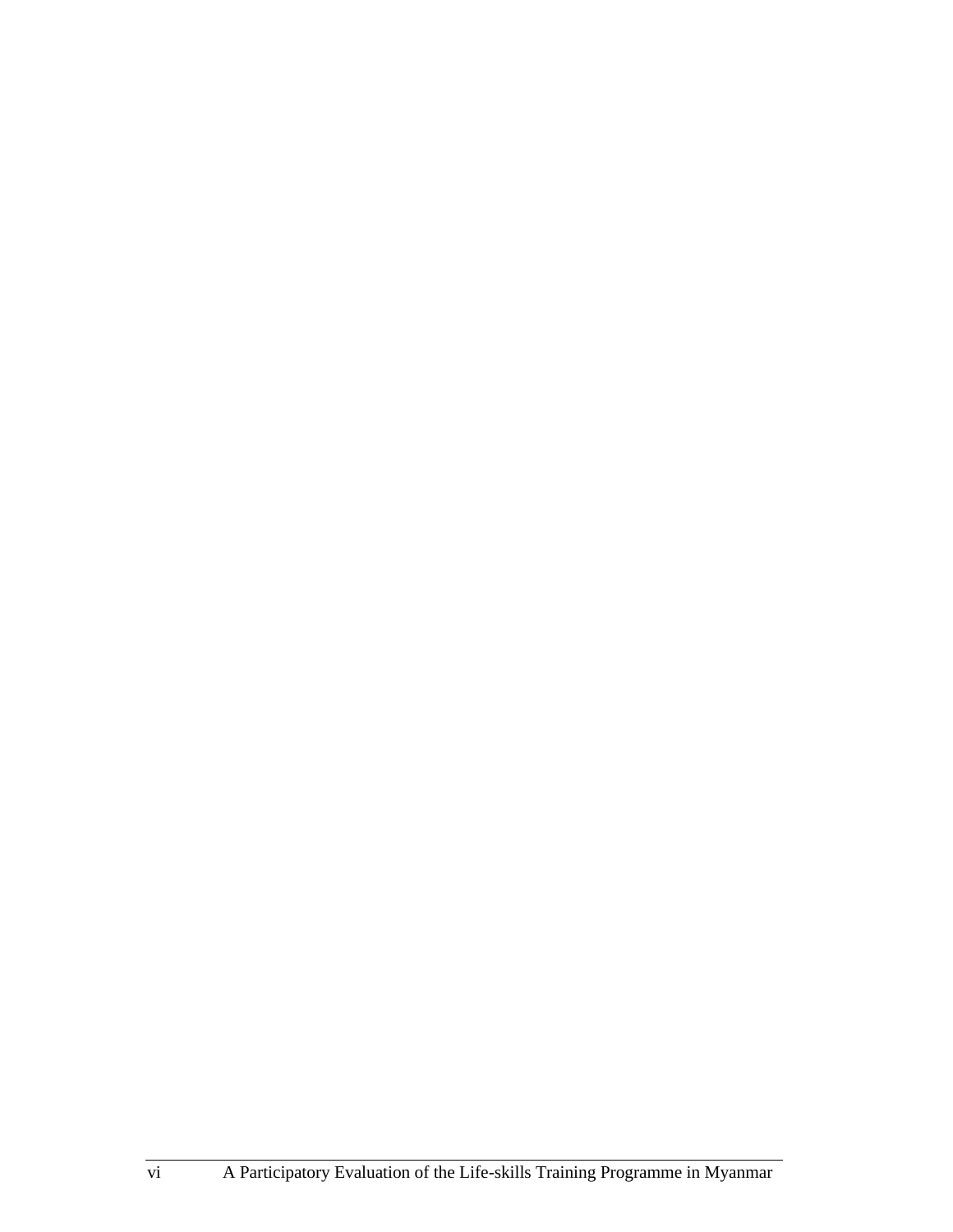# **EXECUTIVE SUMMARY**

In 1993 UNICEF/Myanmar launched an innovative project aimed at preventing the further spread of HIV/AIDS in Myanmar through the promotion of reproductive health. One of the activities undertaken was life-skills training for women and youth, conducted in collaboration with the Myanmar Red Cross Society (MRCS) and the Myanmar Maternal and Child Welfare Association (MMCWA). The objective of the life-skills training activities was to encourage and promote informed decisionmaking and careseeking behaviour among youth and women. The training aims to provide detailed and accurate information concerning sexuality, birth spacing, sexually transmitted diseases (STDs), and HIV/AIDS, and to provide skills for youth and women to enable them to cope with their daily lives and become proponents of community mobilisation.

This report presents findings of a participatory evaluation of the life-skills training activities implemented in late 1997 and early 1998. At the time of the evaluation, lifeskills training had been conducted in 27 project townships. MRCS activities targeted youth aged 15–25 years, and MMCWA worked primarily with married women aged 20– 40 years. Eight project townships were identified as project evaluation areas and one township was selected as a comparison township for each of the implementing organisations. In each of the selected project townships in-depth interviews and focusgroup discussions were conducted with trained and non-trained individuals in urban and rural areas. The evaluation used a highly participatory approach in order to encourage self-reflection among the local implementing agencies. The following summarises the findings and recommendations resulting from the participatory evaluation.

- **Positive impact of life-skills training:** In general, knowledge of HIV and AIDS was greater than that of STDs, indicating the positive impact of the training program in delivering needed knowledge. Accurate information regarding STDs is hard to come by in Myanmar and, hence, more accurate knowledge of these diseases among trained youth and women is likely to be due to their life-skills training.
- **Improved knowledge and attitudes towards people living with HIV/AIDS:** Young people and women who took part in the life-skills training programme benefitted from the training in terms of their personal knowledge and in terms of influencing their attitudes towards people living with HIV/AIDS. Consequently, expanding access to this intervention in other townships of Myanmar should be pursued.
- **Limited impact of friend-to-friend counselling:** Non-trained youth and women in project townships were generally found to have only slightly greater knowledge than their counterparts in the comparison townships. It would seem that the anticipated multiplier effect of friend-to-friend counselling has been limited. One way to strengthen the programme would be to pay more attention to the friend-to-friend component of the training, and to focus on reaching those individuals who are most likely to pass information on to other people in the community.
- **Gaps in knowledge:** While most trained women and youth were better informed about reproductive health issues than their non-trained counterparts, the evaluation identified specific areas where understanding and knowledge was either incomplete or inaccurate. For example, issues related to partner notification and adherence to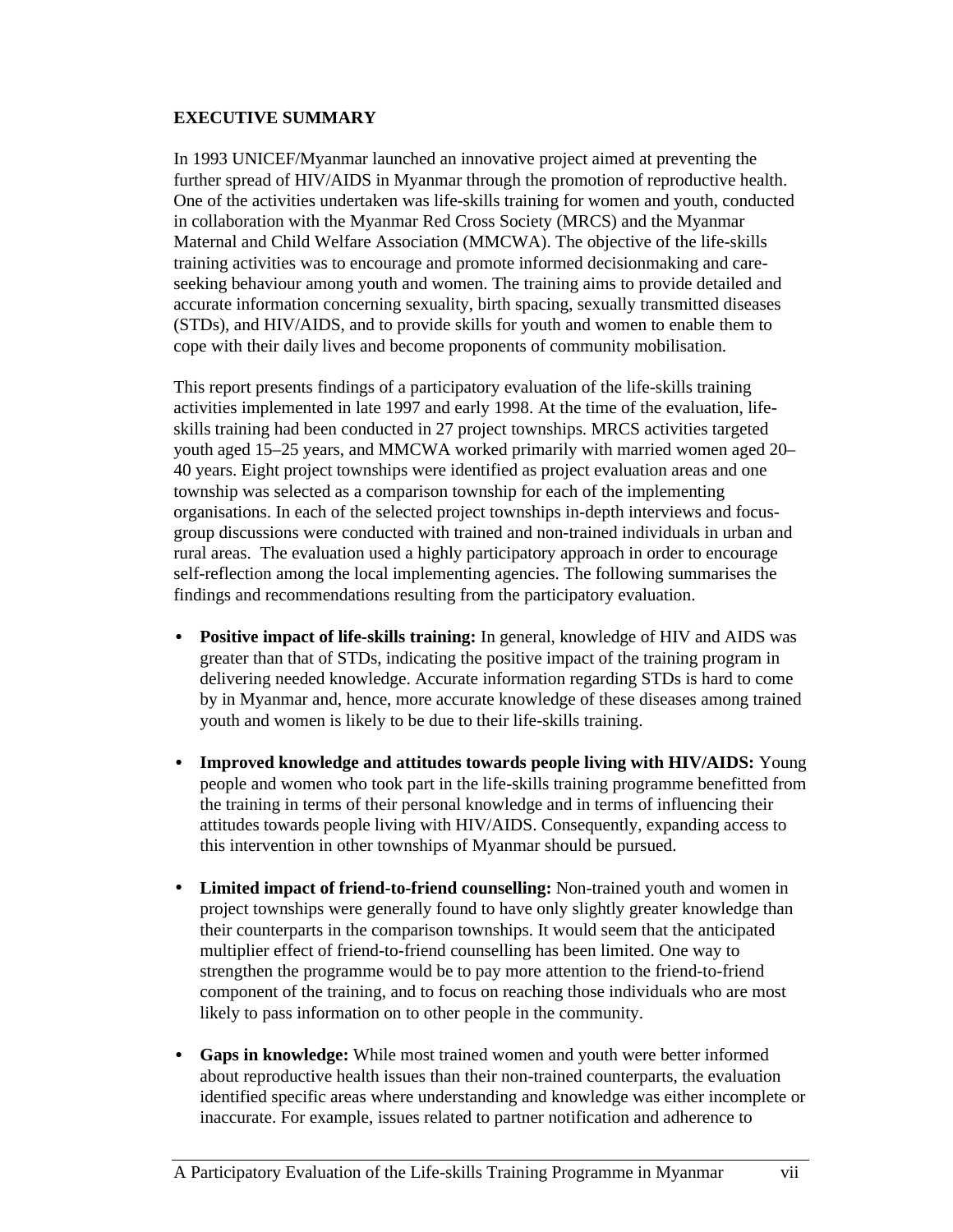prescribed courses of antibiotic treatment among individuals with STDs were not sufficiently understood to promote appropriate behaviour. There is a need to consider revising the training manual to address identified misperceptions and gaps in knowledge*.*

- **Need for refresher training:** In a number of cases trained women and youth were found to have good general knowledge but incomplete information on specific details. This would imply either that all the information from the training was not absorbed or that it was forgotten over time. The sustainability of the impact of life-skills training activities could be addressed through the implementation of regular refresher training.
- **Continued stigmatisation of condoms:** Trained participants continued to report low condom use despite increased knowledge, primarily because of the method's association with promiscuity and commercial sex. Encouraging participants to open, touch, and unroll condoms in the training sessions may help to demystify the method.
- **Low perception of personal risk:** The perception of personal risk of acquiring STDs or HIV among the women who had participated in the training was still limited. If behaviour change is to occur, women need to be able to accurately assess their personal risk. The life-skills training could be strengthened by the use of a number of techniques, such as case histories or role-playing, to help women identify their personal risk of STDs or HIV.
- **Sexual decisionmaking still in the hands of the husband:** The evaluation found that husbands were the predominant decisionmakers in relation to sexual matters. To transfer knowledge into behaviour, women need to enhance their ability to negotiate and discuss sexual issues with their husbands. Addressing gender and gender relations in the training and including men in training activities would significantly enhance the possibility that changes in behaviour will result.
- **Importance of evaluation and sharing of experience:** Through participatory evaluation, MMCWA and MRCS were provided with a forum for identifying and addressing problems. The evaluation highlighted the similarities of many of the problems and limitations experienced by the two implementing organisations. There is value in the development of an integrated evaluation and monitoring system, and a forum for routine sharing of experiences between MMCWA and MRCS trainers.
- **Importance of selecting appropriate participants:** Most of the women involved in the MMCWA training and evaluation activities were from the older end of the 20–40 year age range. It is clear, however, that younger women also need to be included in the training, as they are often unaware of reproductive health issues. Future activities will be most effective if a broad range of individuals are involved in the training.

Through the participatory evaluation of the life-skills training programme, UNICEF/Myanmar, MMCWA, and MRCS have been able to identify areas in which project activities could be strengthened and to revise activities in response to issues raised in the evaluation. Many of the recommendations resulting from the evaluation and presented in this report are already being incorporated into project activities.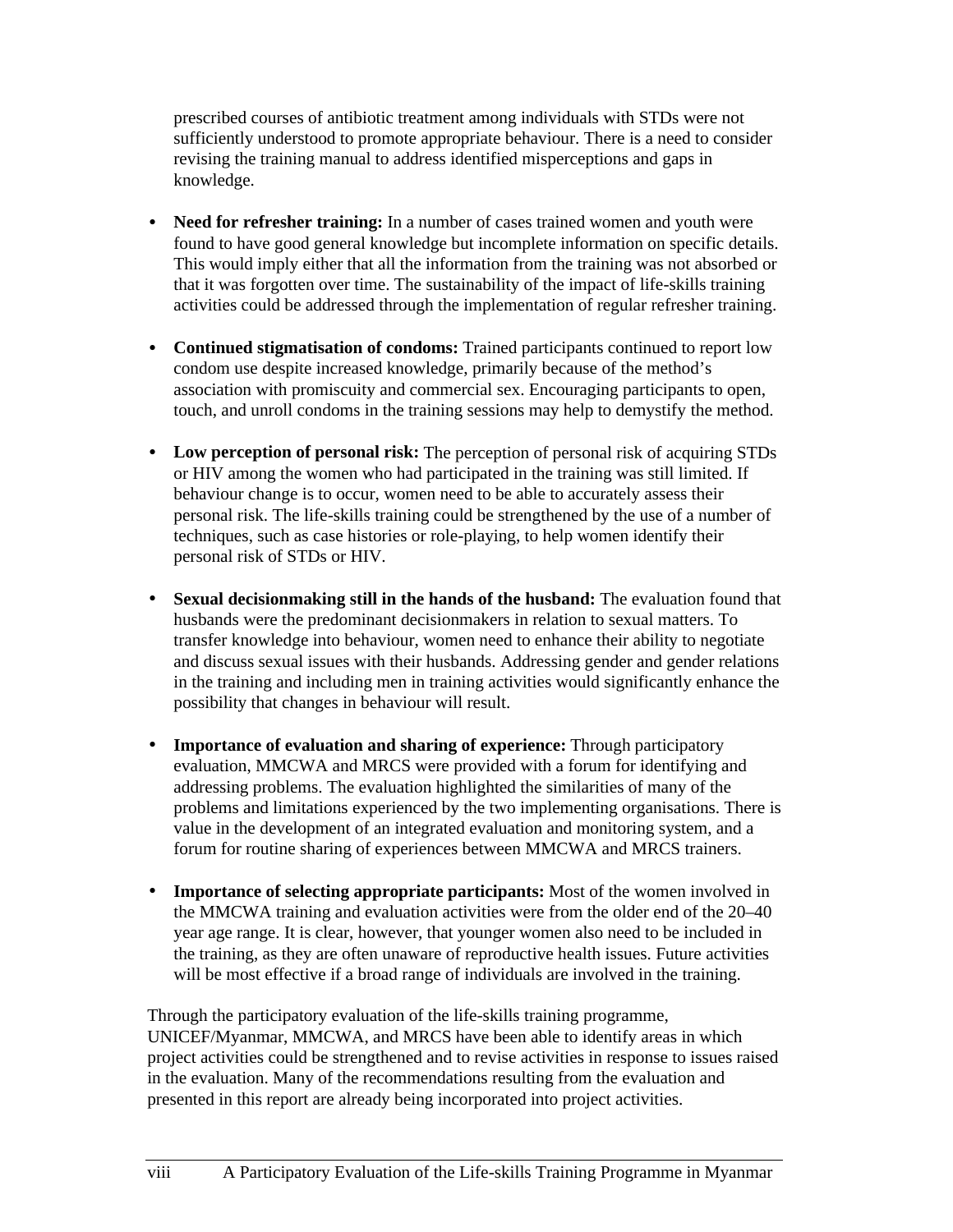#### **INTRODUCTION**

#### **Background**

 $\overline{a}$ 

In 1993 UNICEF/Myanmar launched an innovative project aimed at preventing the further spread of HIV/AIDS in Myanmar through promotion of reproductive health. In partnership with the Ministry of Health, the Myanmar Maternal and Child Welfare Association (MMCWA), the Myanmar Red Cross Society (MRCS), and the Myanmar Medical Association, a number of activities were undertaken to achieve the general objective of preventing transmission of sexually transmitted diseases (STDs) and HIV/AIDS among young people and women of reproductive age. The focus of this partnership has been on the expansion and upgrading of reproductive health services and the provision of community-based education in reproductive health, including HIV/AIDS, STDs, and life skills.

This report presents the findings of a participatory evaluation of the life-skills training<sup>1</sup> activities conducted in collaboration with MRCS and MMCWA. At the time of the evaluation, life-skills training efforts were being implemented in 27 project townships (Table 1). MRCS activities targeted young people aged 15–25 years, while MMCWA worked primarily with married women aged 20–40 years. The objective of the life-skills training activities was to encourage and promote informed decisionmaking and careseeking behaviour among youth and women. The training aimed at providing detailed and accurate information concerning sexuality, birth spacing, STDs, and HIV/AIDS. It also provided skills to help young people and women cope with their daily lives in order to become proponents of community mobilisation. The programme was designed as a training-of-trainers programme, and participants in the life-skills training course were encouraged to further disseminate skills to their peers through friend-to-friend or community counselling activities.

| <b>State or Division</b>    | <b>Project Townships</b>                          |
|-----------------------------|---------------------------------------------------|
| <b>Ayeyarwaddy Division</b> | Hinthada, Pathein (West), Ma U Bin                |
| <b>Bago Division</b>        | Bago, Pyay                                        |
| Chin State                  | Haka                                              |
| <b>Kachin State</b>         | Myitkyina, Bamaw                                  |
| Kayah State                 | Loikaw                                            |
| <b>Kayin State</b>          | Paan                                              |
| <b>Magway Division</b>      | Magway, Pakokku                                   |
| <b>Mandalay Division</b>    | Meikhtila, Myingyan, Chanaye Thazan, Mahaaungmyay |
| Mon State                   | Mawlamyine                                        |
| <b>Rakhine State</b>        | Sittwe                                            |
| <b>Sagaing Division</b>     | Shwebo, Monywa                                    |
| <b>Shan State</b>           | Lashio, Tachileik, Taunggyi                       |
| Tanintharyi Division        | Dawei, Kawthaung                                  |
| <b>Yangon Division</b>      | Insein, South Okkalapa                            |

| Table 1: Life-skills training project townships |  |  |
|-------------------------------------------------|--|--|
|-------------------------------------------------|--|--|

<sup>1</sup> Life-skills training included eight lessons: Happy and Healthy Living; Community-based Counselling; Friend-to-Friend Education; How to Make Good Decisions; Reproductive Health, Birth Spacing, and STDs; HIV/AIDS; Tuberculosis; and Family and Community Care for Persons Living with HIV/AIDS.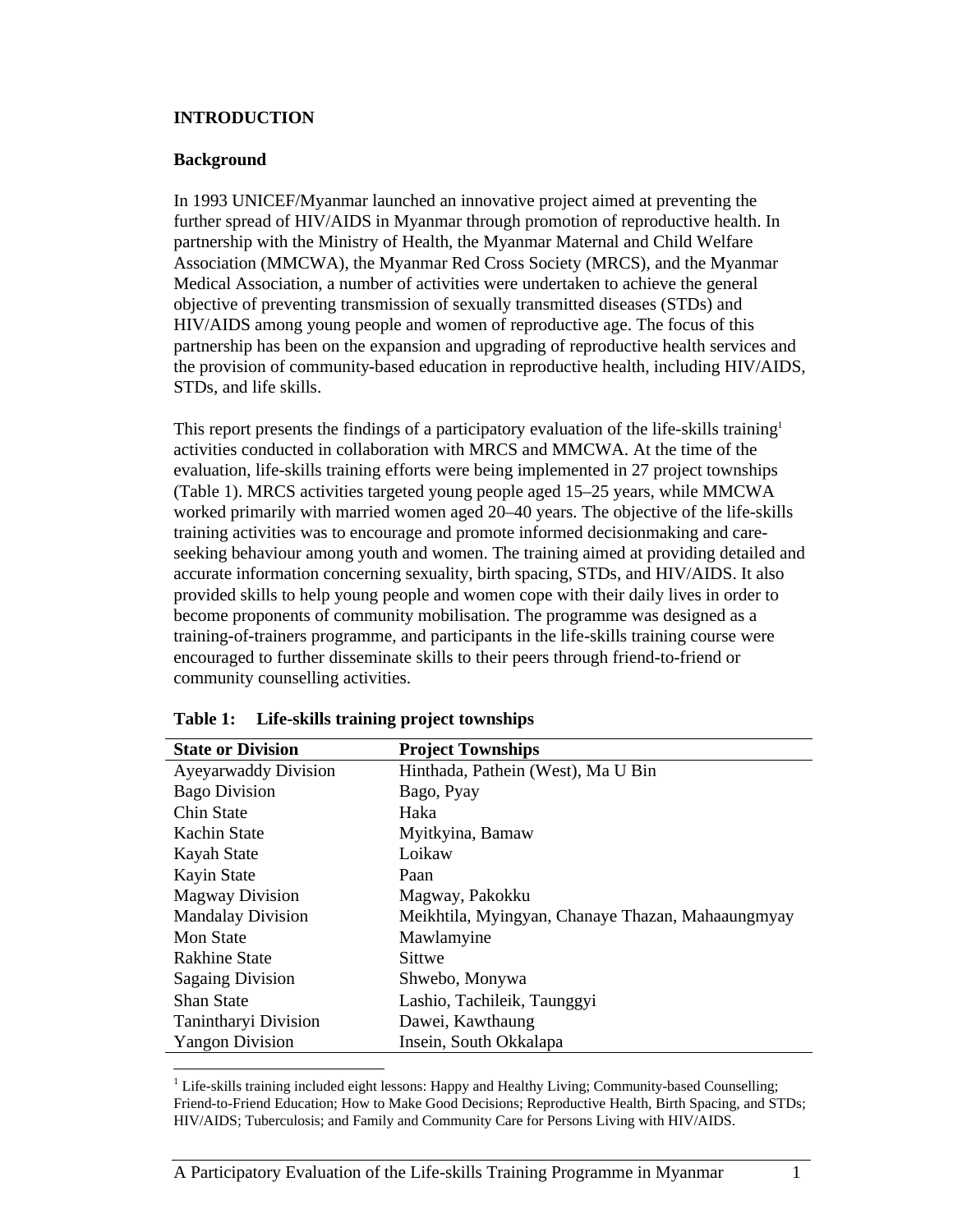From May to October 1994, training manuals<sup>2</sup> were prepared with the technical assistance of the Thai Red Cross Society, and the first training of core trainers took place in December. These core trainers then trained township-level facilitators in the 27 project townships. Between 1994 and 1995, 10 MRCS and 12 MMCWA core trainers trained 594 township facilitators (297 young people and 297 women). The trained township facilitators returned to their townships and conducted eight two-day training sessions in both urban and rural areas, for a total of 16 training sessions. A total of 17,280 young people and 17,280 married women participated in the training between 1994 and 1996.

In 1996 a decision was taken to conduct a participatory evaluation of the life-skills training activities. The primary purpose of the evaluation was to encourage self-reflection among the local implementing agencies (i.e., MRCS and MMCWA) in order to improve the implementation of the life-skills intervention at the community level. This was seen as a useful exercise, given plans to expand the life-skills training activities to additional townships. As no prospective evaluation had been included in the original project design, given the lack of any baseline data, no attempt was made to conduct a formal evaluation of the broader impact of the life-skills training programme.

#### **Evaluation Design**

#### *Objectives*

In order to determine the effectiveness of the current training activities in improving the skills of direct project participants as well as their subsequent activities as friend-to-friend counsellors within their communities, three key objectives were identified for the participatory evaluation of the life-skills training programme:

- 1. To assess the effect of life-skills training among the target populations of married women and youth;
- 2. To assess the multiplier effect of the training among the non-trained population in the project areas; and
- 3. To assess the capacity-building processes of local counterparts and their understanding of the ongoing programmes (both training and evaluation).

The focus was on identifying which components of the life-skills curriculum and training need to be modified to make the training more relevant and interesting for young people and married women.

# *Methodology*

The evaluation was conducted in a highly participatory manner. Hence, MMCWA lifeskills trainers conducted the evaluation of the life-skills programme for women of reproductive age, and MRCS trainers conducted the evaluation of the youth component. The Population Council/Thailand provided training in participatory evaluation methods. The participatory approach taken in this evaluation was an extension of the methods used

 $\overline{a}$ 

<sup>&</sup>lt;sup>2</sup> UNICEF (1994) *Reproductive Health and HIV/AIDS Training Manual.* Yangon: UNICEF; Myanmar Red Cross Society (1994) *Happy Healthy World for Youth: Life Skills training.* Yangon: UNICEF; and Myanmar Maternal and Child Welfare Association (1994) *Life Skills Training for Married Women (Housewives)*. Yangon: UNICEF.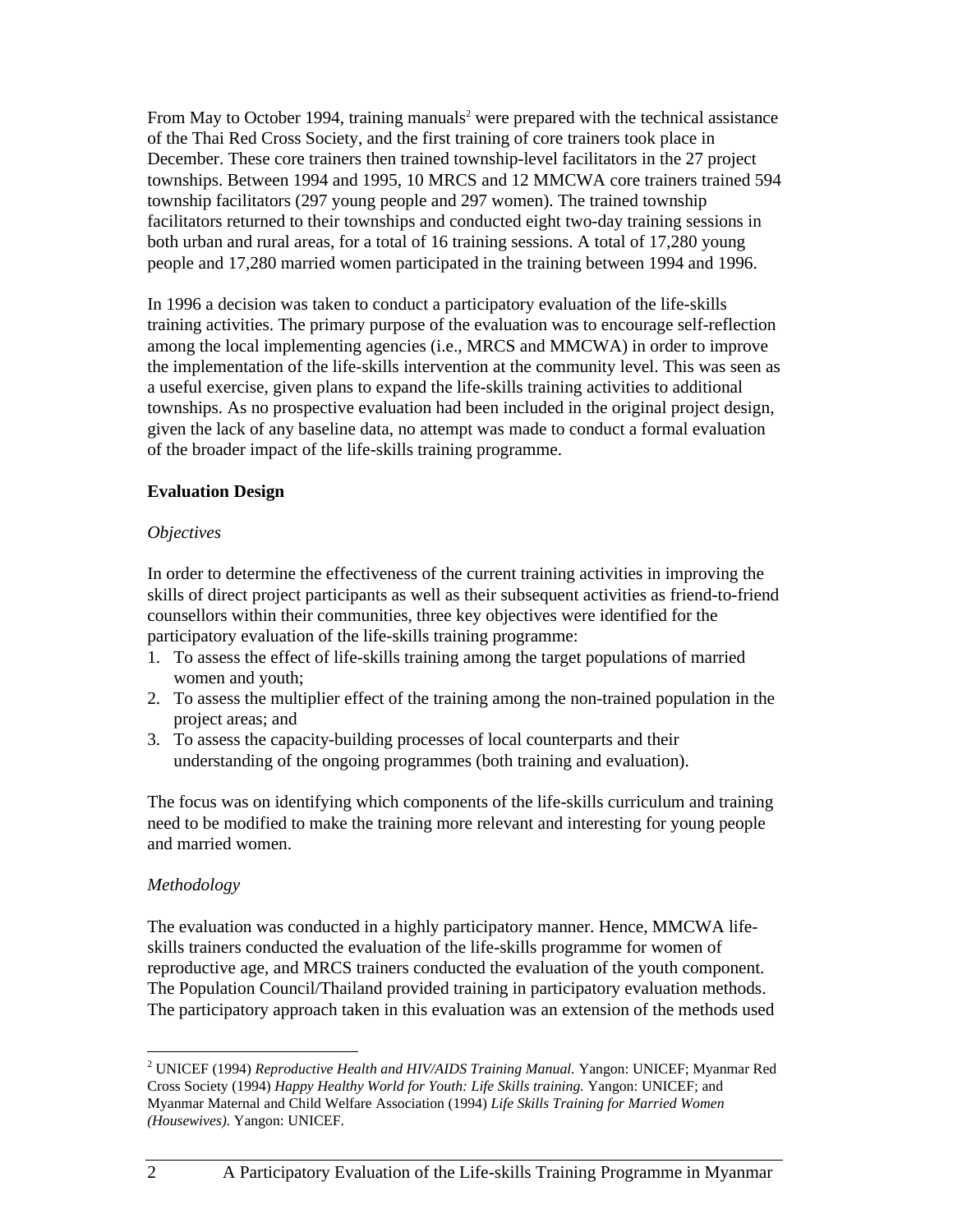during curriculum development and the intervention activities themselves. It produced an increased sense of ownership by the implementing agencies over the evaluation process and the findings of the evaluation. The evaluation plan was initiated in mid-1996 by MMCWA, MRCS, and UNICEF/Myanmar, with technical assistance from the Population Council/Thailand.

A weeklong planning workshop in Yangon was conducted for central-level core trainers in August 1996. The workshop involved participants from both MMCWA and MRCS and focused on participatory evaluation methods, including consideration of different data collection methods and analysis plans. Unfortunately, due to travel restrictions in place at that time, it was not possible for representatives from the project townships to attend the workshop. Participants defined key areas for assessment during this workshop and drafted guidelines for focus-group discussions and in-depth interviews.

In October 1996 MRCS and MMCWA each sent five trainers from each selected township to attend a second training programme in participatory evaluation methods. These weeklong workshops, also held in Yangon, were convened separately for MRCS and MMCWA. The data collection instruments developed during the workshop of centrallevel trainers were pre-tested during this second training activity and were revised accordingly. <sup>3</sup> As a result of administrative delays, data collection could not begin immediately after the training workshops. Consequently, refresher training for townshiplevel trainers from MMCWA and MRCS in the process of data collection and analysis took place in June and July 1997, respectively.

#### *Data Collection and Field Work*

 $\overline{a}$ 

Eight project townships were identified as evaluation project areas (Table 2), and one township without training was selected as a comparison township for each of the two implementing organisations (Patheingyi in Mandalay Division for MRCS and Hmawbi in Yangon Division for MMCWA). Data were collected between August 1997 and March 1998. Township-level trainers collected data in their own townships, while central-level trainers from MMCWA conducted interviews in Hmawbi, and MRCS trainers from Mandalay collected data in Patheingyi.

| <b>State or Division</b>    | <b>Project Township</b> |
|-----------------------------|-------------------------|
| <b>Ayeyarwaddy Division</b> | Hinthada                |
| <b>Bago Division</b>        | Bago                    |
| Kachin State                | Myitkyina               |
| Kayin State                 | Paan                    |
| <b>Magway Division</b>      | Pakokku                 |
| <b>Mandalay Division</b>    | Mahaaungmyay            |
| <b>Shan State</b>           | Lashio                  |
| Tanintharyi Division        | Dawei                   |

| Table 2: |  | Townships included in the participatory evaluation |  |
|----------|--|----------------------------------------------------|--|
|----------|--|----------------------------------------------------|--|

 $3$  Readers interested in receiving a copy of the evaluation guidelines can contact: The Population Council, P.O. Box 138 Pratunam, Bangkok 10409, Thailand, Tel + 66 2 653 8586-7/251 4766/ 251 7066, Fax +66 2 255-5513 e-mail: pcbkk@popcouncil.th.com; or UNICEF P.O. Box 1435 Yangon, Myanmar. Tel: +95 1 212 086/087/090/091, Fax: +95 1 212 063/089.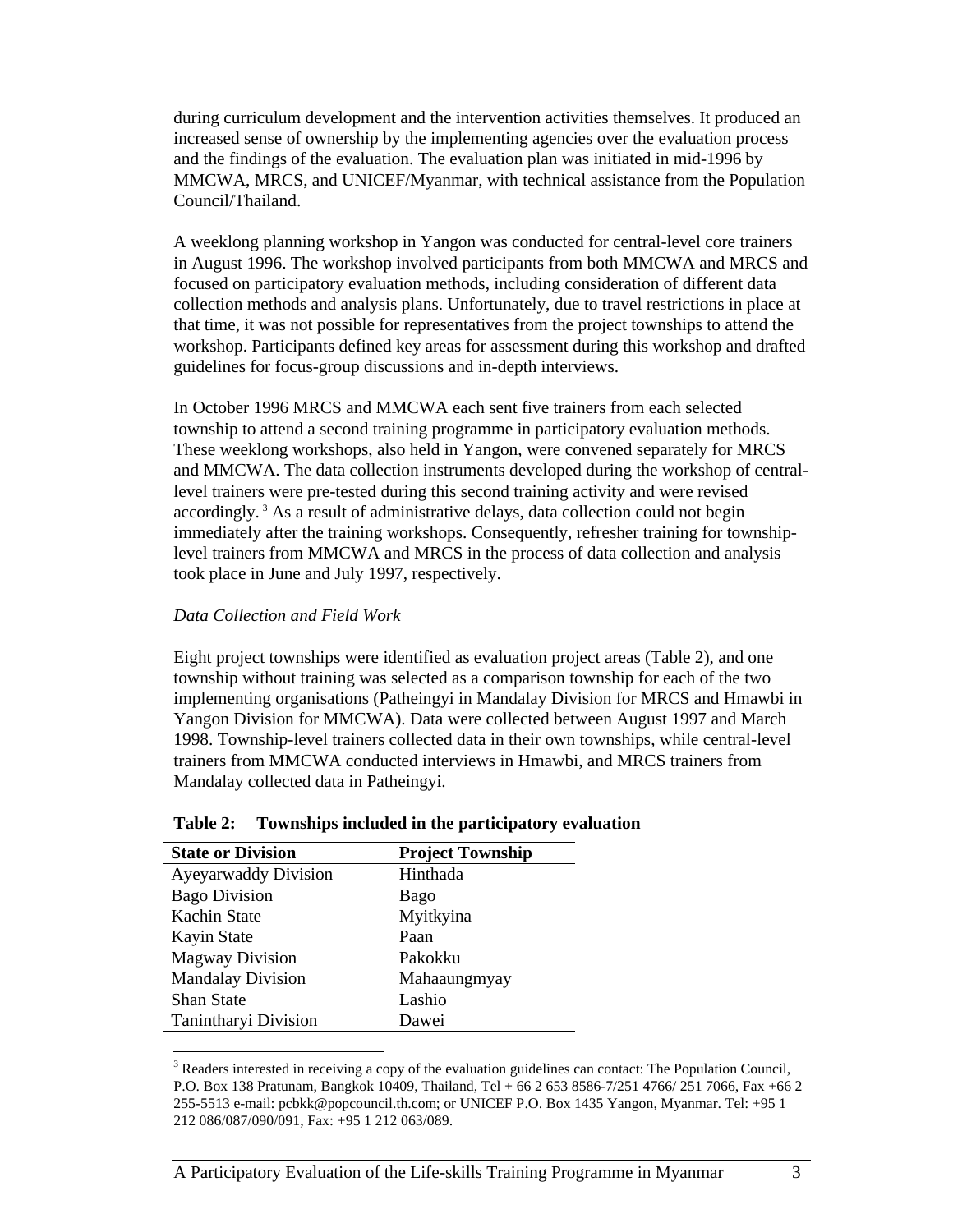Data collection was qualitative and involved the use of in-depth interviews and focusgroup discussions. In each of the project townships, interviews and focus-group discussions were conducted with both trained and non-trained individuals. The nontrained participants were defined as individuals from the project townships who were family members or friends of the trained participants and who may have received information from trained youth and married women. Interviews and focus-group discussions took place in both urban and rural areas, and were tape-recorded and transcribed for analysis.

MRCS conducted three focus-group discussions in each project township: one with trained urban youth, one with non-trained urban youth, and one with trained rural youth. In-depth interviews were also conducted in project townships with two trained urban youth, one non-trained urban youth, two trained rural youth, and one non-trained rural youth. In the comparison township, one focus-group discussion was conducted in the urban area and one in the rural area. In addition, two in-depth interviews were conducted with urban youth and four with rural youth (Table 3). Of the young people interviewed during the evaluation activity, approximately two-thirds were male. Their mean age was 19 years, and two-thirds had attended high school or university.

MMCWA also conducted three focus-group discussions and six in-depth interviews in each project township. In the comparison township they conducted one focus-group discussion and two in-depth interviews in both the rural and urban areas (Table 3). Participants in the evaluation of the life-skills training for women of reproductive age were, on average, 33 years old. Just under one-third of the women were illiterate or had attended only primary school, and nearly half had attended high school or university.

|                   | <b>MRCS</b> (youth) |            | <b>MMCWA</b> (women) |     |            |              |
|-------------------|---------------------|------------|----------------------|-----|------------|--------------|
|                   | IDI                 | <b>FGD</b> | <b>Total</b>         | IDI | <b>FGD</b> | <b>Total</b> |
| Trained urban     | 16                  | 8(64)      | 80                   | 16  | 8(80)      | 96           |
| Non-trained urban | 8                   | 8(64)      | 72                   | 8   | 8(80)      | 88           |
| Trained rural     | 16                  | 8(64)      | 80                   | 16  | 8(80)      | 96           |
| Non-trained rural | 8                   |            | 8                    | 8   |            |              |
| Control urban     | 2                   | (8)        | 10                   |     | 1(10)      | 12           |
| Control rural     | $\overline{4}$      | (8)        | 12                   |     | 1(10)      | 12           |
| <b>Total</b>      | 54                  | 26 (208)   | 262                  | 52  | 26(260)    | 312          |

# **Table 3: Interviews and focus-group discussions conducted during the participatory evaluation**

Note: Number of participants in each focus-group discussion in parentheses.

 $IDI = in-depth interview; FGD = focus-group discussion.$ 

#### *Analysis*

A team of personnel from MMCWA, MRCS, and UNICEF/Myanmar conducted a content analysis of the transcripts of the focus-group discussions and the in-depth interviews in the Myanmar language. The analysis focused on the role and limitations of the life-skills training programmes implemented by MMCWA and MRCS. The following subject areas were the major themes of the analysis: life-skills, knowledge of birth spacing, knowledge of STDs, knowledge and attitudes towards HIV/AIDS, sexual practices, and condom use.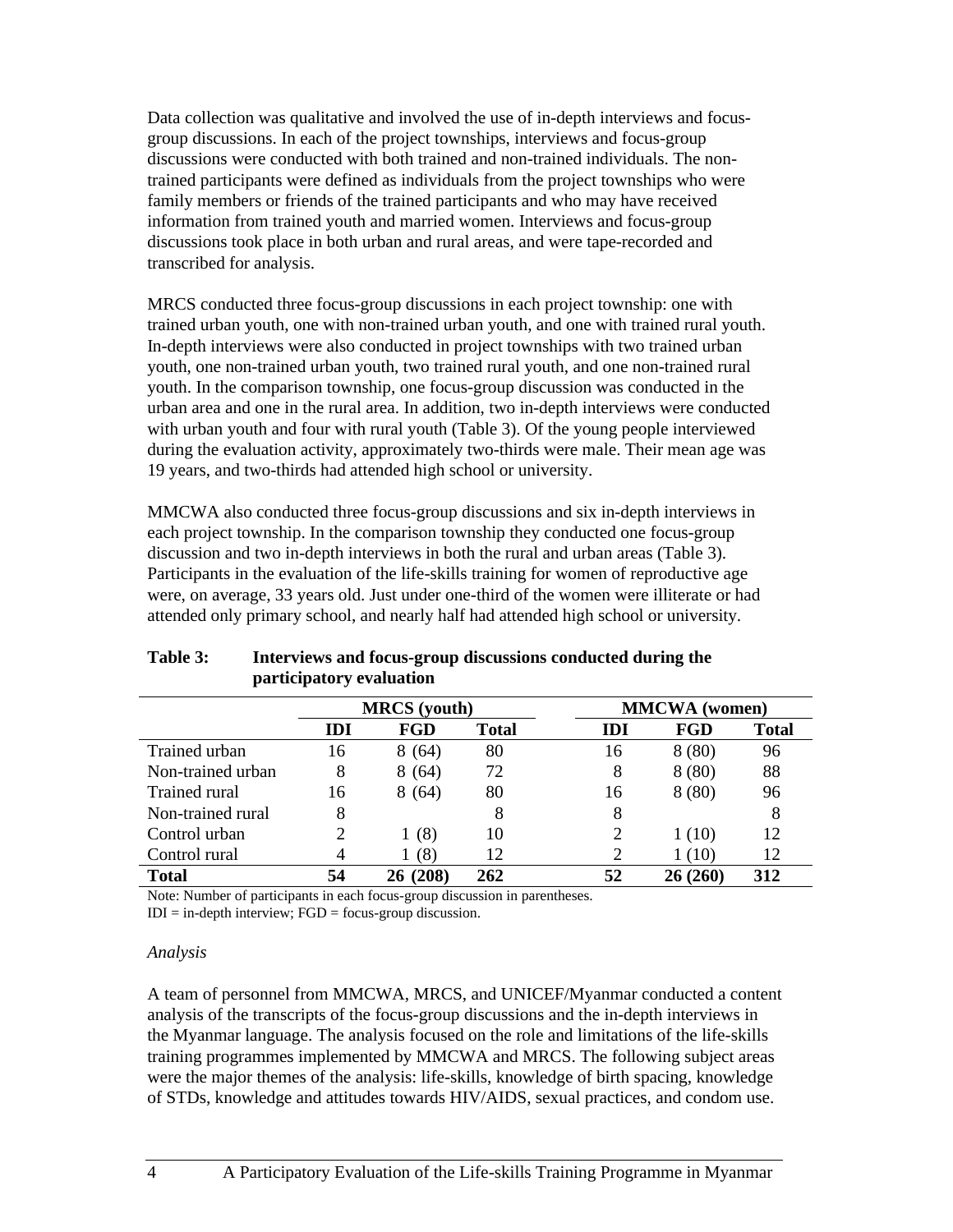Data were coded by hand and sorted by their significance and relevance. A comparison of the sorted data was performed between different groups, including male and female; students and workers; and trained urban, non-trained urban, trained rural, non-trained rural, and comparison groups. The analysis was reviewed by staff members from the Population Council/Thailand, who assisted in the interpretation and preparation of this report.

Because the life-skills training activities of MMCWA and MRCS are essentially independent programmes, albeit with similar philosophies, the findings from the evaluations of the two programmes were analysed separately, and the findings are presented separately below.

#### *Limitations of the Evaluation*

When considering the findings and recommendations of the participatory evaluation of the life-skills training programme, it is important to bear in mind a number of limitations inherent in the evaluation design. First, it is not valid to generalise broadly from the results of the evaluation. Because it is a qualitative evaluation, the respondents are a select group and may not be representative of all the communities and individuals participating in the life-skills training activities. Nevertheless, the evaluation does provide useful and valuable insights into the impact and acceptability of the interventions. Second, the evaluation is not independent. It was specifically designed to be participatory in that the life-skills trainers themselves were evaluating the training activities they had implemented. This leads to some bias from both the interviewer and the respondent, but also ensures commitment to the implementation of the recommendations.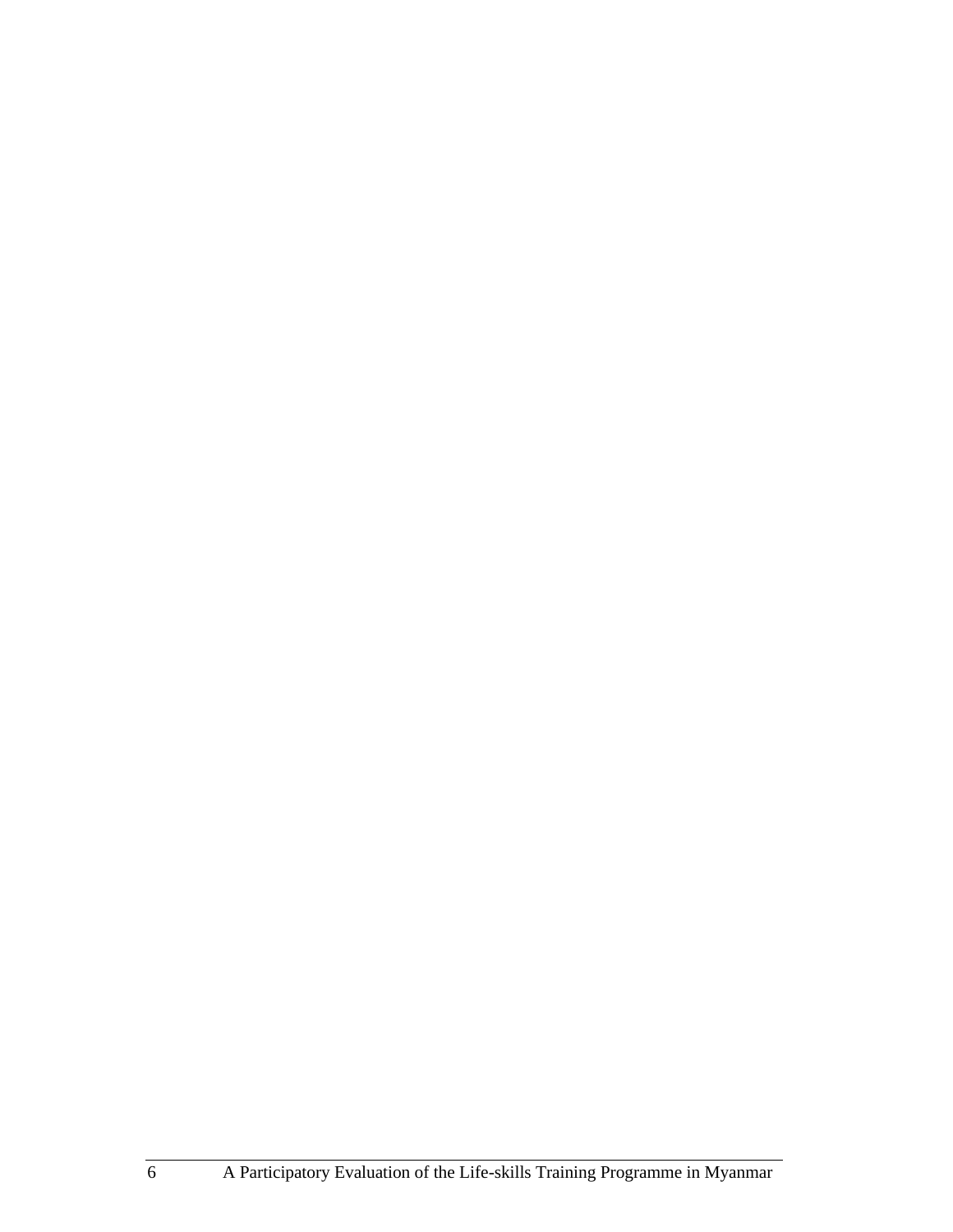#### **LIFE-SKILLS TRAINING FOR WOMEN**

All trained participants were able to discuss the training they had received and the specific components. They also discussed the positive changes in their lives and their communities that they attributed to the training. Most of the non-trained people had heard about the training from family members or friends in their communities. Generally, however, the urban non-trained women knew more about the training than their rural counterparts.

*"After this training we learned a lot about health issues. Moreover, we are able to make good decisions and choices which lead to a happy and healthy family life." (A trained urban woman from Bago)*

*"I did not attend that training. But I heard about it from my neighbours. It was informative and interesting. Not only in health issues but also in social and developmental aspects." (A non-trained urban woman from Pakokku)*

# **Life Skills**

The component of the life-skills training that focused on general life skills included discussions of the important characteristics of a good husband, good decisionmaking, and friend-to-friend education and support.

Women mentioned a broad range of characteristics they look for in *yauk kyar kaung* (a good husband). Almost all women, regardless of their training or residence, mentioned *ta lin ta maya* (monogray, literally "one husband, one wife") and *thitsar shi* (faithfulness). These characteristics, emphasised as top priorities by the trained women, were not as important to many of the non-trained women as *sar wut nay yay phulon* (economic security, literally "enough to eat, wear, and live") and *chit khin kyin nar* (tender loving care). Fewer women in the comparison township mentioned monogamy and faithfulness than either trained or non-trained women in the project townships. Other characteristics mentioned by many women were *barthar yay kine shine* (religiousness), *tha baw tha kyee* (broadmindedness), and *kwint lut* (forgiveness).

*"A good husband must be faithful. He must practice monogamy and earn for the family to make ends meet." (A trained urban woman from Dawei)*

*"A good husband brings home all his salary and helps me with household chores. Of course, he needs to be faithful too." (A non-trained urban woman from Lashio)*

During discussions of good decisionmaking, it was clear that the trained participants recognised the importance of making informed life decisions in order to address needs and solve problems and had acquired many of the skills that would enable them to do so. Non-trained women in urban areas were less comfortable discussing this subject, and those in the rural project areas and the comparison township generally seemed to lack the knowledge and skills to ensure optimal decisionmaking regarding reproductive health and the prevention of STDs. The importance of maintaining good friendships in the community and good relationships within the family was also mentioned by trained women, but rarely by those who had not received training.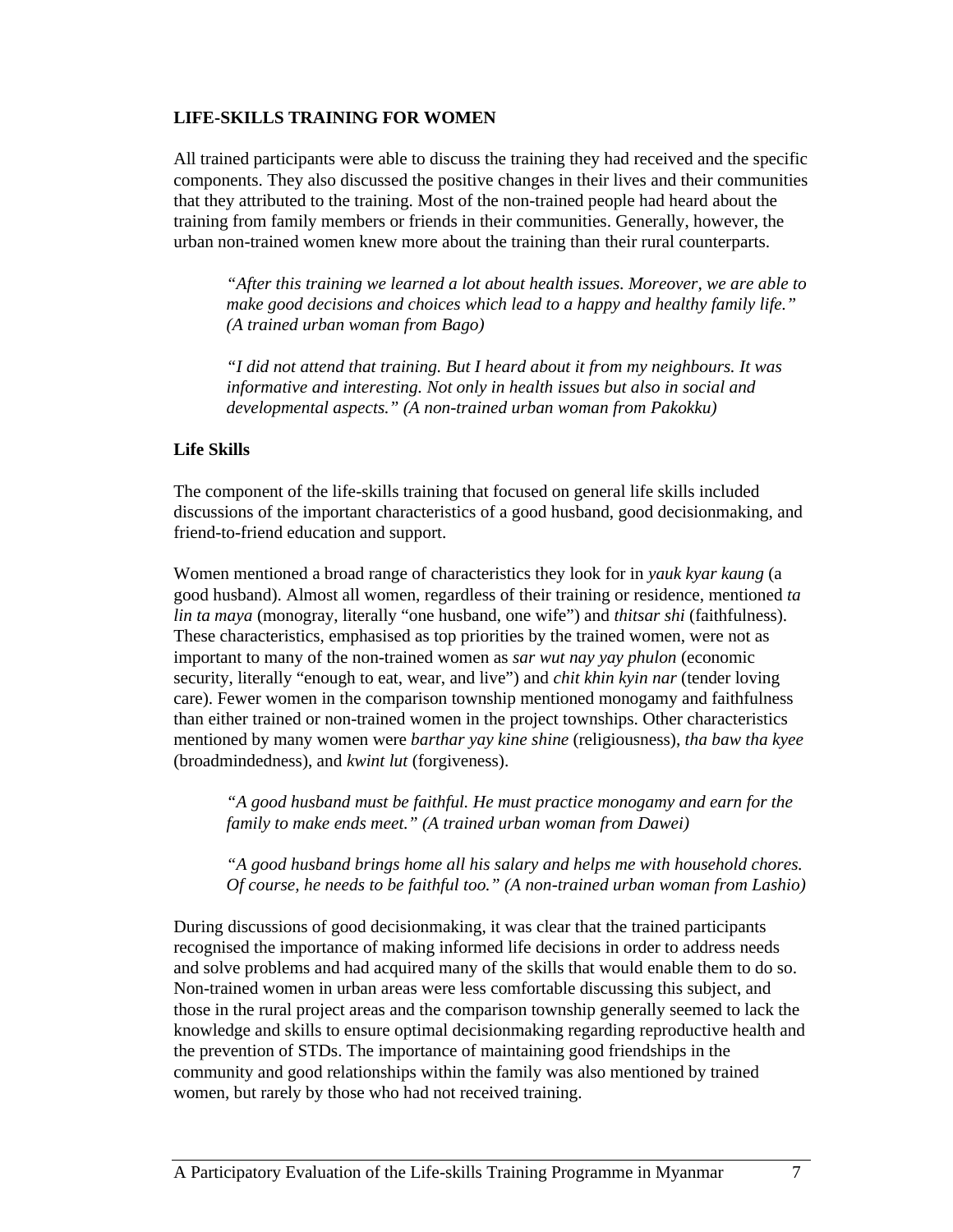*"We became thoughtful after this training. Each and every thing we do, we consider its consequences, the positive and negative effects of our actions." (A trained urban woman from Pakokku)*

# **Birth Spacing**

The birth-spacing component of the life-skills training curriculum aimed to increase women's awareness of the advantages of spacing births, the availability of methods and services, and the characteristics of different methods.

Discussions of desired family size revealed that the greatest number of children were desired by women from the comparison township, who generally wanted between three and five children. Trained women from both urban and rural areas expressed the desire to have just two or three children, while non-trained women in urban areas wanted between two and four, and those in rural areas between two and five children.

*"The number of children . . . minimum one and maximum three. It is because of economics, health care, education, and social reasons. And three is the most we can afford." (A trained urban woman from Hinthada)*

*"How many children? Well, I want as many as possible. Children are jewels of the family. If I have many children, they can look after me. We can have a strong group of relatives." (An urban woman from Hmawbi, the comparison township)*

Both trained and non-trained women in the project townships, and those in the comparison township, demonstrated substantial knowledge of birth spacing. Most participants knew a broad range of methods and service providers, with knowledge generally higher among trained women and those in urban areas. Information regarding birth spacing was clearly available from a number of sources other than the life-skills training project. Many non-trained participants reported receiving messages on birth spacing from health talks, maternal and child health clinics, antenatal care centres, books and pamphlets, and by word of mouth through elders and friends in the community.

Some women commented that, because of the birth-spacing component of the training, they were more aware of the different methods of birth spacing, which is likely to have an impact on the number of unwanted pregnancies and abortions in the community. Detailed knowledge of specific methods was, however, found to be less complete, particularly among non-trained women and those in the comparison township.

*"For birth spacing I'd prefer to take injection, pills, or undergo sterilisation. I know about condoms but I don't like it and don't want to use it either. Maybe it can cause diseases such as* thar ain *[uterine, literally "home for baby"] cancer" (A non-trained urban woman from Myitkyina)*

# **Knowledge of Sexually Transmitted Diseases**

A major focus of MMCWA's life-skills training curriculum was on issues related to STDs. Topics included transmission, seriousness, treatment, symptoms, and the relationship of STDs to HIV transmission.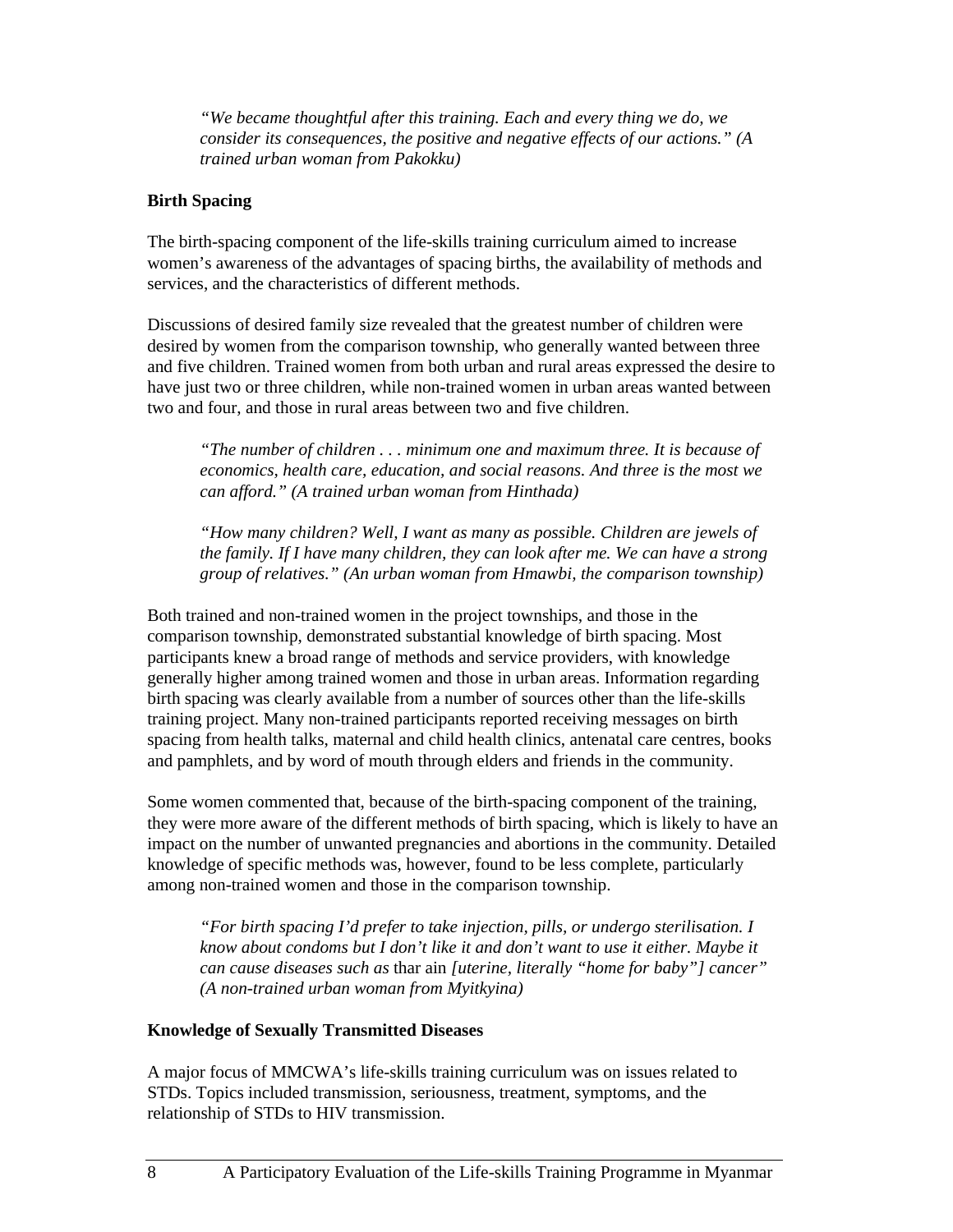Almost all participants in the evaluation had heard of STDs, although the language used to describe them varied with regional dialects. For example, in Paan the term *lu pyo nar yawgar* (young boys' disease) is common, while the slang word *pha kyo* (broken by a prostitute) is common in many other townships. Women from the comparison township were less likely than those from the project townships to have heard of STDs.

The majority of all respondents could identify some of the symptoms of STDs. A number of those who had not been trained, however, defined itching skin disorders and white patches on the skin as STDs. Some respondents confused STDs with skin diseases such as *ko yay pyar yawgar* (leprosy, literally "body skin disease") and believed that leprosy lesions were a sign of advanced syphilis. Most of the trained participants were able to mention *sipalit* (syphilis), *yay yone* (herpes, literally "water rabbit"), and *a phyu sin* (white discharge) as STDs, and a few also mentioned genital warts.

*"We hear about* karlathar yawgar *[venereal disease, literally "adolescent males' disease"] quite often but do not know very much about it. It seems to me a leprosy-like disease and can be transmitted easily to someone with the same blood group." (A non-trained rural woman from Hinthada)*

Transmission and prevention of STDs were both frequently discussed during the interviews and focus-group discussions. Both trained and non-trained participants were relatively well-versed in issues related to transmission and prevention of STDs, although trained respondents were able to mention more possible modes of transmission than their non-trained counterparts. Knowledge of transmission routes was found to be lower among trained rural women than those trained in urban areas, hence so was their knowledge of prevention. In the comparison township, women's discussions of STD transmission were somewhat confused, and women did not have a clear understanding of how to prevent STDs.

Transmission of STDs through sexual intercourse with infected people and prostitutes was mentioned most often by respondents. Transfusion of infected blood and contaminated injection materials were also mentioned by a large number of respondents, whereas mother-to-child and homosexual transmission of STDs was rarely mentioned. A number of misperceptions regarding transmission of STDs still exist, even among trained respondents. Some respondents thought transmission could occur through sharing clothes, touching an infected person, or sitting in public places. Both trained and non-trained respondents consistently mentioned practising monogamy, being faithful, and avoiding sexual intercourse with prostitutes as ways to avoid contracting an STD. Fewer respondents mentioned the use of condoms, ensuring safe blood transfusion, and using disposable injection materials.

*"Having sex with infected persons or prostitutes, transfusion of contaminated blood, wearing an infected person's clothes, and sitting on a contaminated seat are the major routes of STD transmission." (A trained urban woman from Dawei)*

Participants' knowledge of STDs was often incomplete, however. A number of issues that had been covered in the life-skills training activities were not discussed by women during the evaluation. These include the need to consult with medical personnel for treatment of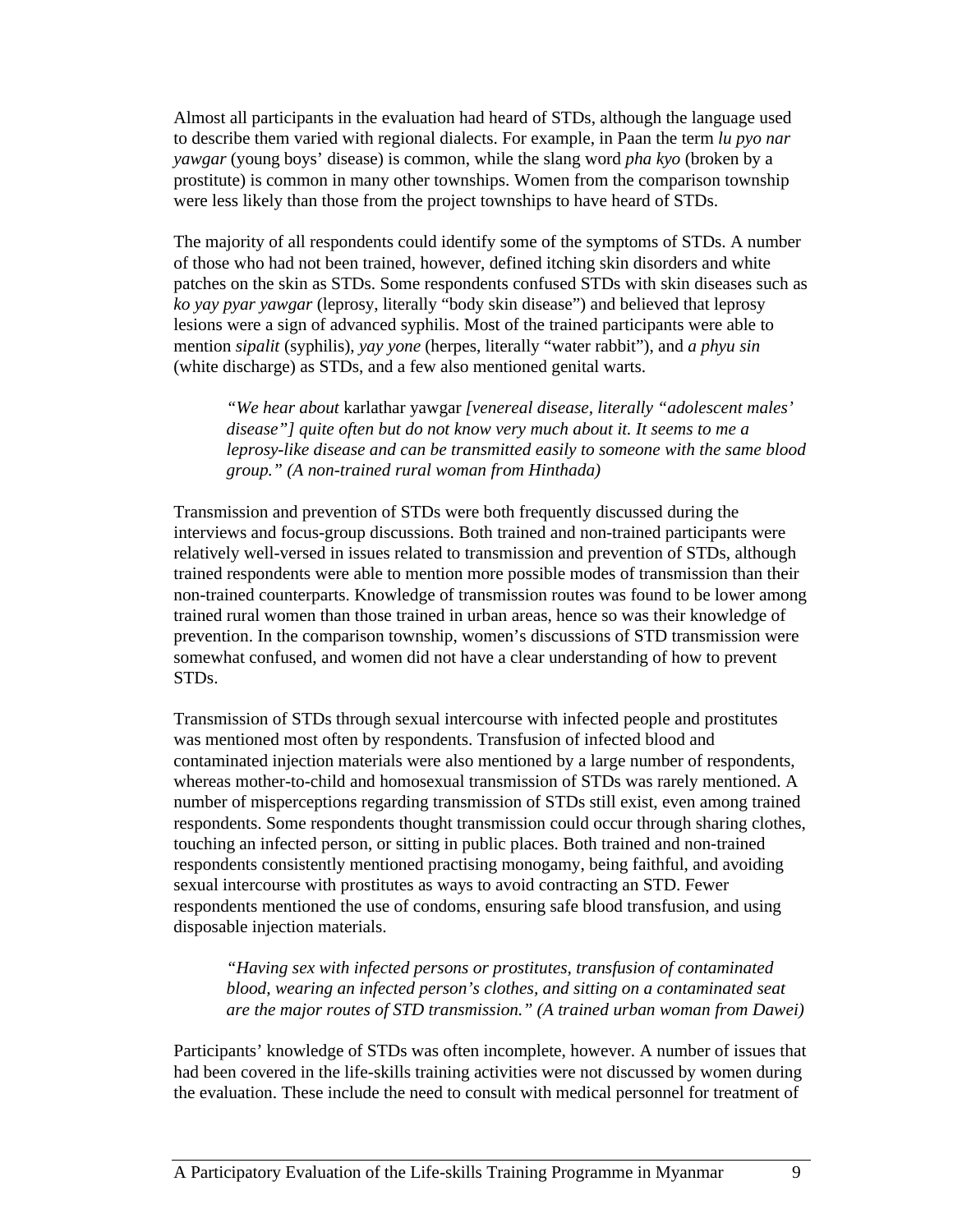STDs, the importance of following prescribed treatment, the need for partner notification, and the link between the presence of STDs and the risk of infection with HIV/AIDS.

Women mentioned having received information regarding STDs from a number of sources. Many non-trained participants had heard about STDs from their trained friends and family members. Other sources included health talks by STD teams, pamphlets, journals, and magazines.

#### **Knowledge of and Attitudes Towards HIV/AIDS**

The life-skills training section on HIV/AIDS covered topics related to infection, transmission, prevention, attitudes towards people living with HIV/AIDS, and care and counselling of those living with HIV/AIDS.

Most respondents had heard of HIV/AIDS, although some non-trained women and many women from the comparison area did not know what HIV actually was, or the difference between HIV and AIDS. Most of the respondents could identify *eh-ai-de-as* (AIDS) as a disease that gradually affects the *ko khan ah* (immune system, literally "body's strength to defend"), and that an infected person can become sick with other serious diseases such as *ah sote yawgar* (tuberculosis, literally "lung disease") or *wun thwar* (diarrhoea, literally "having motion"). HIV/AIDS is of great concern in all townships, although in many townships women had never seen a person with AIDS. Overall, the study found that HIV/AIDS is perceived as a serious disease by all trained, non-trained, and comparison township participants.

Discussion of the modes of transmission was particularly animated during the focus-group discussions for both trained and non-trained women. Most frequently mentioned modes of transmission were sexual (both homosexual and heterosexual), blood, contaminated injection materials, and injection drug use. Transmission from a mother to her foetus and transmission through breastfeeding were less frequently discussed. There was some confusion regarding narcotic drug use among non-trained participants, with smoking of heroin sometimes mentioned as a mode of transmission. Trained respondents generally knew that injecting drugs and sharing needles were potential modes of transmission. Razor blades, tattoos, tooth extractions, sharing toothbrushes, and acupuncture were also mentioned as possible routes of transmission by a number of respondents. Some women mentioned that HIV could not be transmitted through daily activities such as kissing, touching, and sharing clothes. There was little difference in the knowledge of transmission between trained and non-trained women, or between rural and urban areas. Fewer modes of transmission were generally mentioned in the comparison township.

*"HIV can be transmitted by having sex with prostitutes, sharing contaminated needles, sharing the same utensils, through ear-piercing instruments, public toilets, and through the air in public places." (A non-trained urban woman from Hinthada)* 

*"Daily activities cannot transmit the virus. Kissing, handshaking, sharing food from the same plate, sharing clothes, and sharing the same mattress cannot transmit the disease because they do not involve blood and semen." (A trained urban woman from Mahaaungmyay)*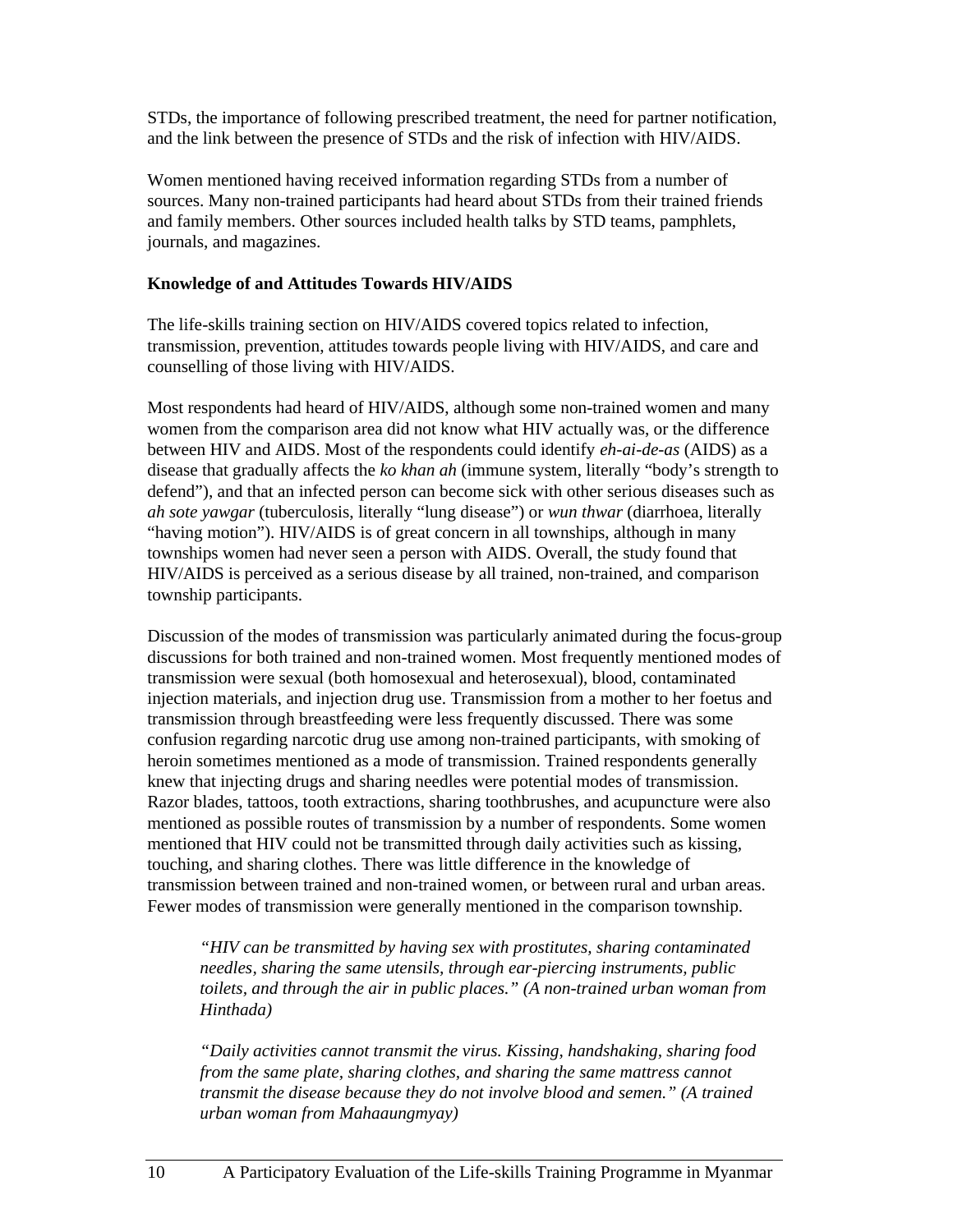Prevention of HIV infection was also enthusiastically discussed during the interviews and focus-group discussions, with being faithful and practicing *ta lin ta maya* (monogamy) dominant topics of conversation. A few non-trained women said that they were not at risk because their husbands were faithful and did not engage in risky behaviour. Avoiding extramarital sex and using condoms when visiting prostitutes were also mentioned as important. A number of women mentioned safe blood transfusion, avoiding unnecessary injections, using disposable injection materials, and avoiding injection drug use as well. As with transmission, the differences in knowledge of prevention were minimal, although fewer means were known in the comparison township. Almost all women knew that AIDS is incurable, and that prevention of infection is the only available weapon against HIV/AIDS.

*"I heard a lot about AIDS but do not know what HIV is. I don't think I can get AIDS because my husband is faithful to me. But it can be prevented by avoiding extreme sexual pleasures, being faithful, using disposable injection materials, and receiving clean blood." (A non-trained urban woman from Mahaaungmyay)*

All trained and some non-trained women thought that people living with HIV/AIDS should be treated as normal people and would give them support to help overcome their pain and suffering. Almost all the respondents talked about boosting the morale of those infected with HIV, and most of the trained respondents were ready to give a helping hand to infected people as well as to their families. A few non-trained and comparison group women would, however, prefer to provide support from a distance. People from townships where HIV/AIDS is visible had a more pragmatic approach than those from townships where it is less obvious. Especially in Dawei, Lashio, and Myitkyina, trained respondents felt that people living with HIV should be treated the same as other people and cared for when they became sick.

*"We could find some light jobs for HIV-positive people while they are still in good shape. So they can earn something before they really got sick." (A trained urban woman from Dawei)*

Most respondents could identify the common signs and symptoms of AIDS-related illness. *Pane lar dae* (weight loss), *chaung soe* (cough), *phyar* (fever), *wun thwar* (diarrhoea), *ah kyaik* (enlarged glands, literally "lumps"), and *ah yay pyar yawgar* (skin disease) were mentioned throughout the study. A few trained women added *ah sote yawgar* (tuberculosis), *met ka yu* (oral thrush, literally "mouth plagues"), and *yay yone* (herpes) as opportunistic infections. All trained and most non-trained participants understood that people who are HIV-positive may look no different from uninfected people. Knowledge of the potential manifestations of HIV/AIDS was particularly low in the comparison township.

All trained participants and some non-trained participants had a substantial amount of knowledge about how to take care of a person living with AIDS. Some could even speak in detail about taking care of an infected person at different stages of the illness. In addition to medical care, financial, moral, and religious support was frequently mentioned throughout the evaluation.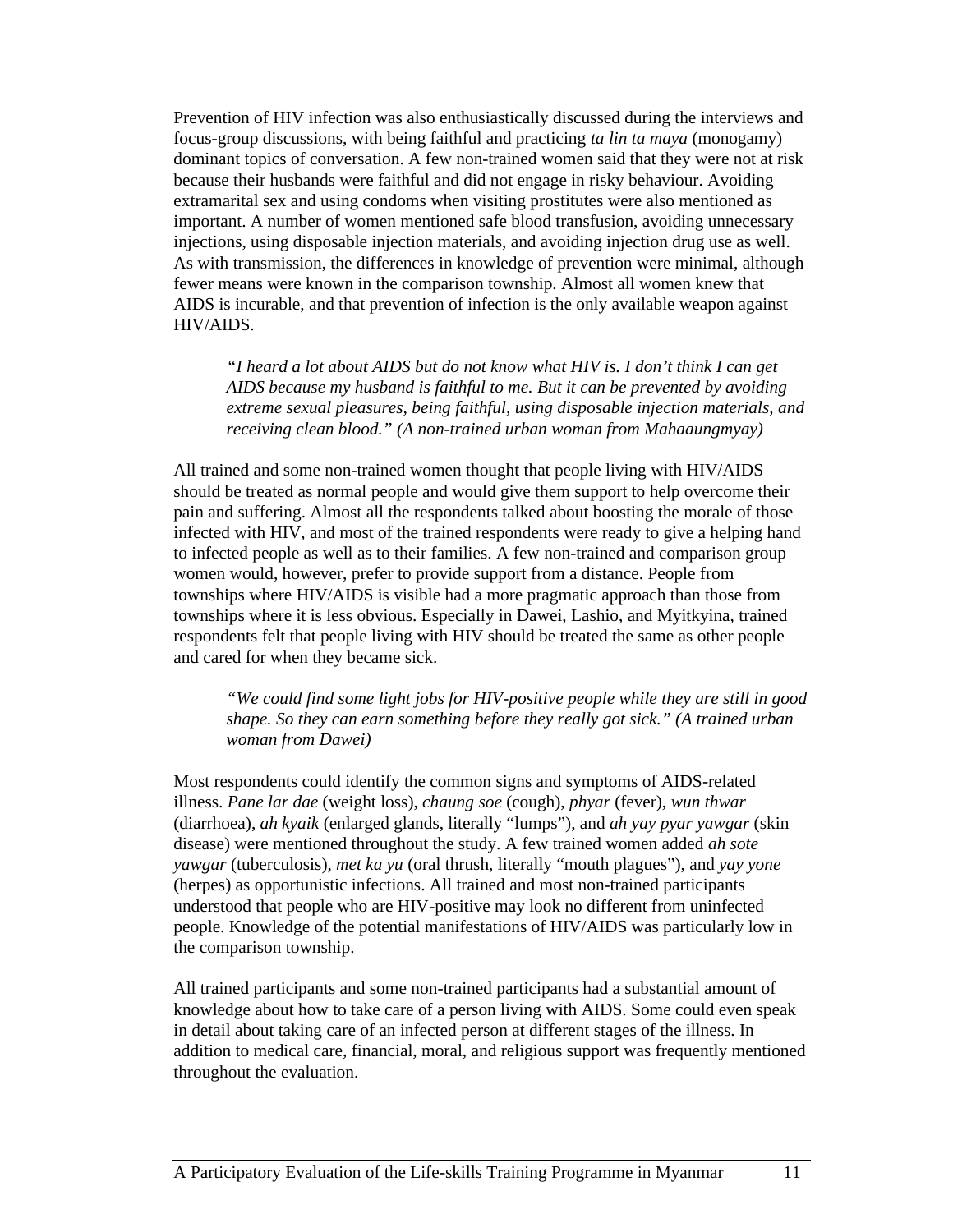Trained participants said that people living with HIV/AIDS should not donate blood and should use disposable needles and condoms in order to avoid spreading the disease. Most trained participants said that infected people should keep healthy, seek regular medical care, try not to spread the disease to others, and try to prevent other opportunistic infections. Good personal hygiene, regular exercise, good ventilation, nutritious food, and meditation were common suggestions that would be given to an infected person.

# **Sexual Decisionmaking**

One of the aims of the life-skills training was to improve women's ability to make decisions regarding sexual matters.

In general, respondents reported that they participated with their spouses in household decisionmaking (e.g., regarding household finances), regardless of training or residence. This was not the case for sexual decisionmaking, however; most women reported never having discussed sexual matters with their husbands. Some of the trained participants had talked to their spouses about birth spacing, and a few had engaged in limited discussions on sexual decisionmaking and the prevention of STDs. These women urged their spouses not to visit prostitutes and to be faithful. Only a few requested that their husbands use condoms if they had extramarital affairs. The reasons for not discussing sexual matters varied from simple shyness to the generally submissive and deferential behaviour of married Myanmar women. Most groups said that in Myanmar tradition, culture, customs, and religion are factors that prohibit women from talking openly about sex. In addition, most of the women interviewed said that they trusted their spouses unquestionably, and, therefore, they had no need to talk to them about sexual matters or prevention of infection.

*"I discuss household decisionmaking with my husband, but not sexual matters. Being a Myanmar Buddhist woman, it is shameful as well as disgraceful to talk about sex." (A non-trained urban woman from Bago)*

*"I never talk to him about sex. It's too embarrassing. However, I tell him not to go to Karaoke bars. Men might visit prostitutes behind our backs. We can never know their tricks." (A trained rural woman from Mahaaungmyay)*

*"We don't discuss sex. I trust my husband completely. And I'm sure he doesn't have any extramarital affairs." (A non-trained urban woman from Pakokku)*

# **Sexual Practices and Condom Use**

The life-skills training programme also aimed to encourage safe and healthy sexual practices, including the use of condoms.

Most of the women in the survey mentioned that their husbands do not like to use condoms at home with their wives. For the purpose of birth spacing, women prefer to use injections or oral contraceptives. According to the women interviewed, spouses do not use condoms because they trust each other, and they think that condoms cannot guarantee full sexual pleasure. Some women also worried that a condom could be left inside them after intercourse, and others believed that they could not bear the friction of the rubber. All respondents expressed the belief that it is not always possible for a couple to use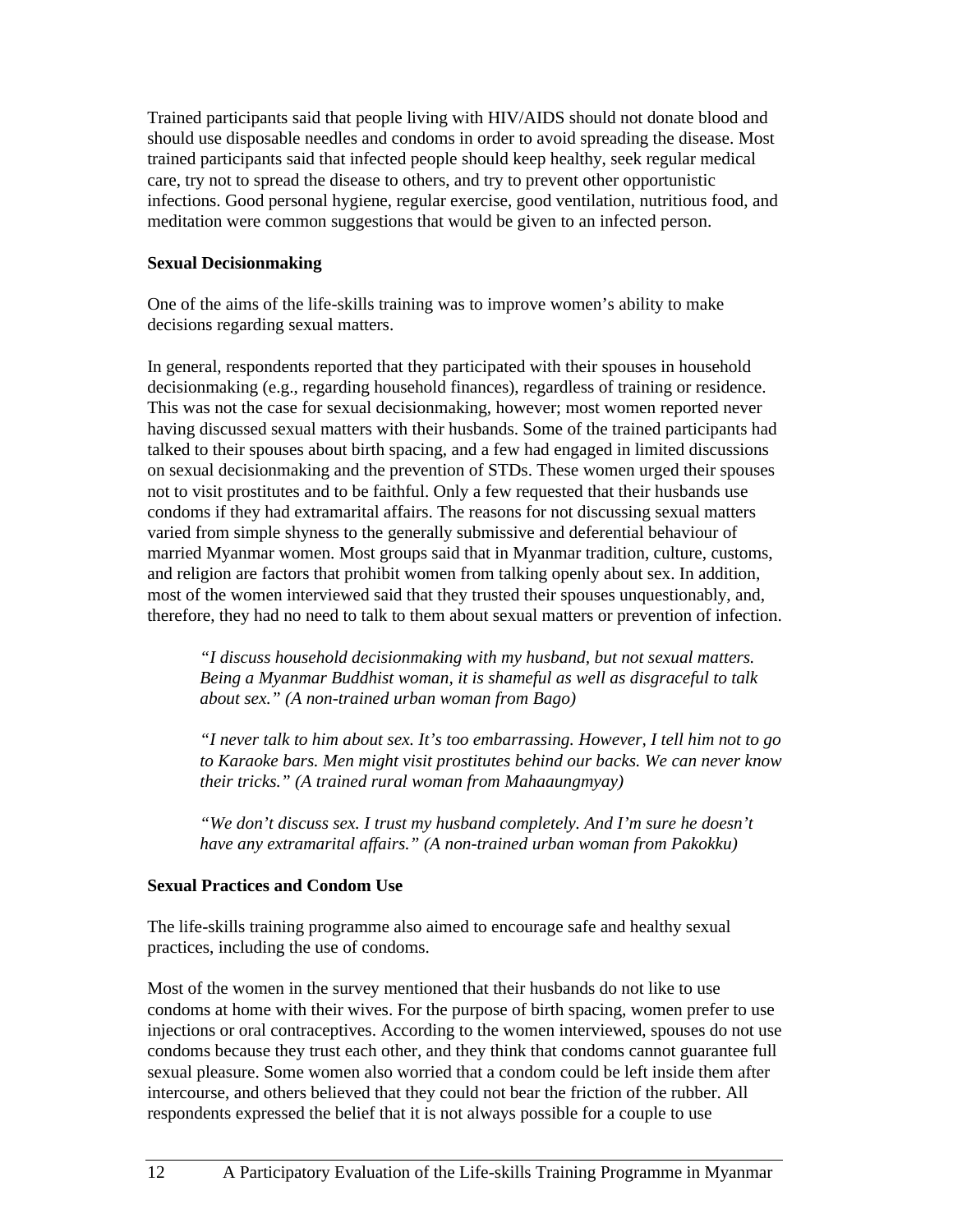condoms, as they may want children or because condoms are an expensive choice of contraception.

*"Condoms are expensive. It is about 15 Kyats per condom. It is much cheaper to use injectable contraceptives." (A rural married woman from Hmawbi, the comparison township)*

Trained women felt that the opportunity to learn about the condom and its proper use was very useful. It also helped them to realise that, while AIDS is a dreadful disease, it is easily preventable. Despite this, very few expressed a willingness to use condoms with their husbands. Non-trained respondents, especially from the comparison township and in rural areas, believe that the use of condoms in marital relationships is evidence of adultery or wrongdoing. Condom use was also labelled as proof of contact with prostitutes. Most of the married women, regardless of training or residential status, felt that if their husbands used condoms with them, they would feel *wun ne* (sad), *seik soe* (furious), *thit sa pauk* (betrayed), and *gon ma shi* (dishonoured), thus harming the marriage. If their husbands began using condoms for no apparent reason, they would certainly feel that the husband must have had an extramarital affair or contracted an STD from a sex worker. Some respondents said that husbands would feel the same if the wife initiated condom use. On the other hand, some women thought that birth spacing could be an excuse for condom use, saying that other forms of contraceptives harmed their health. Some respondents from the comparison township and from non-trained groups had never seen condoms.

*"Married men never use condoms with their wives. We trust each other and are always faithful." (A trained urban married woman from Dawei)*

*"If I suggested that my husband use a condom, I think he would kill me. He might think I am being unfaithful to him and caught up in trouble." (A non-trained urban woman from Mahaaungmyay)*

The discussions highlighted the fact that while men do not use condoms with their spouses, some may use them outside marriage. The majority of the respondents believed that it is common for men to visit prostitutes. The number of men who reportedly do so varied between townships. There was a general consensus, however, that many men have extramarital affairs of either a commercial or non-commercial nature. Some respondents believed that alcohol, peer pressure, and a lack of knowledge of the possible health risks were factors contributing to a man's decision to visit prostitutes. In addition, a few respondents felt that the easy availability of condoms, contraceptives, and antibiotics for STD infections encourages men to have extramarital affairs.

*"I told him for the sake of the family's health and welfare he must be faithful. Not every man, but philanderers, desirous and lustful men, might visit sex workers and have extramarital affairs." (A trained rural woman from Mahaaungmyay)*

Trained urban women, in particular, mentioned that men might use a condom with prostitutes. Condom use with non-commercial sexual partners was an ambiguous issue. Most of the respondents did not think that men would use condoms with their mistresses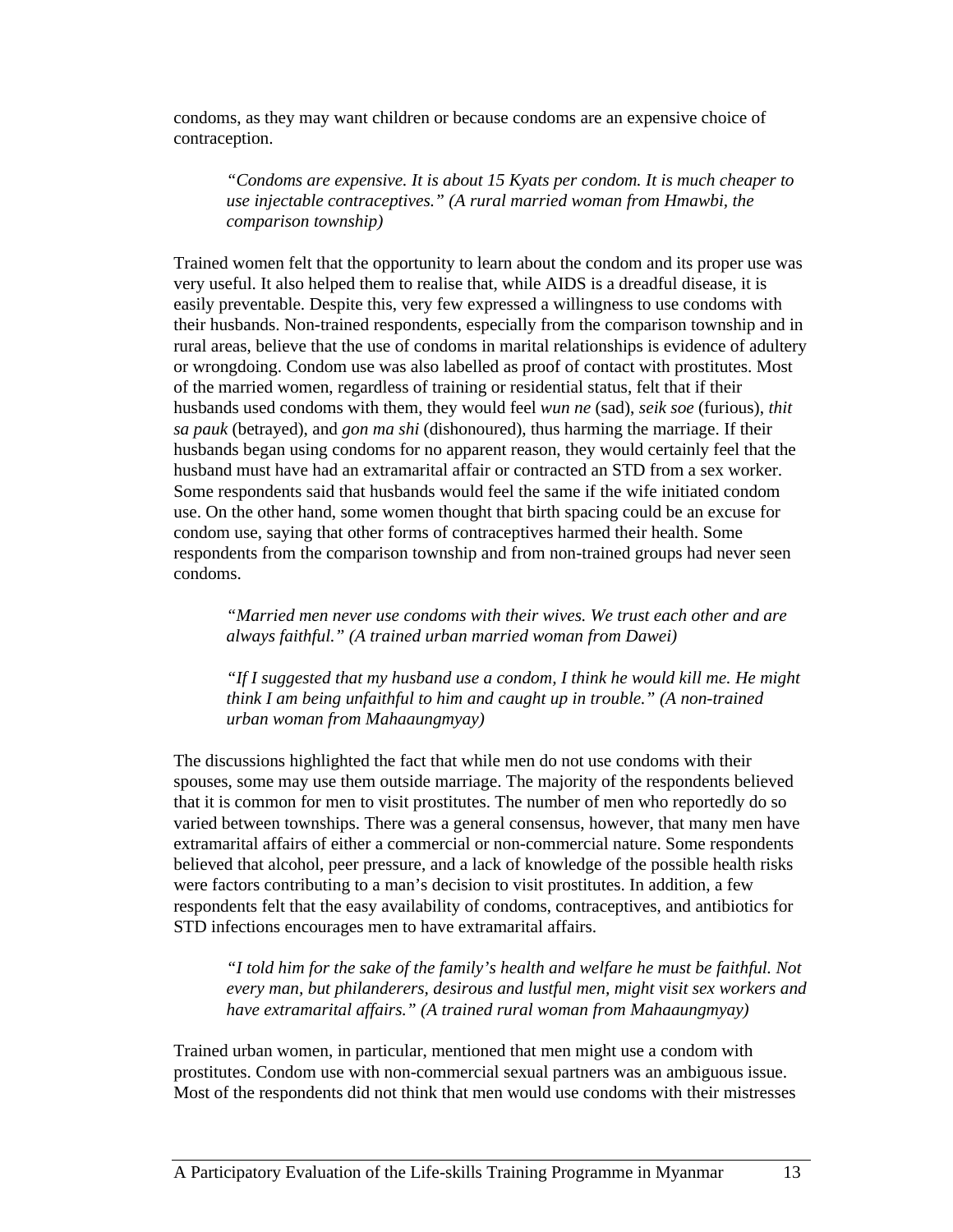or other non-commercial sexual partners; women cited *thant sin* (purity) and the fact that there was no need to worry about STDs as these sexual partners were not prostitutes.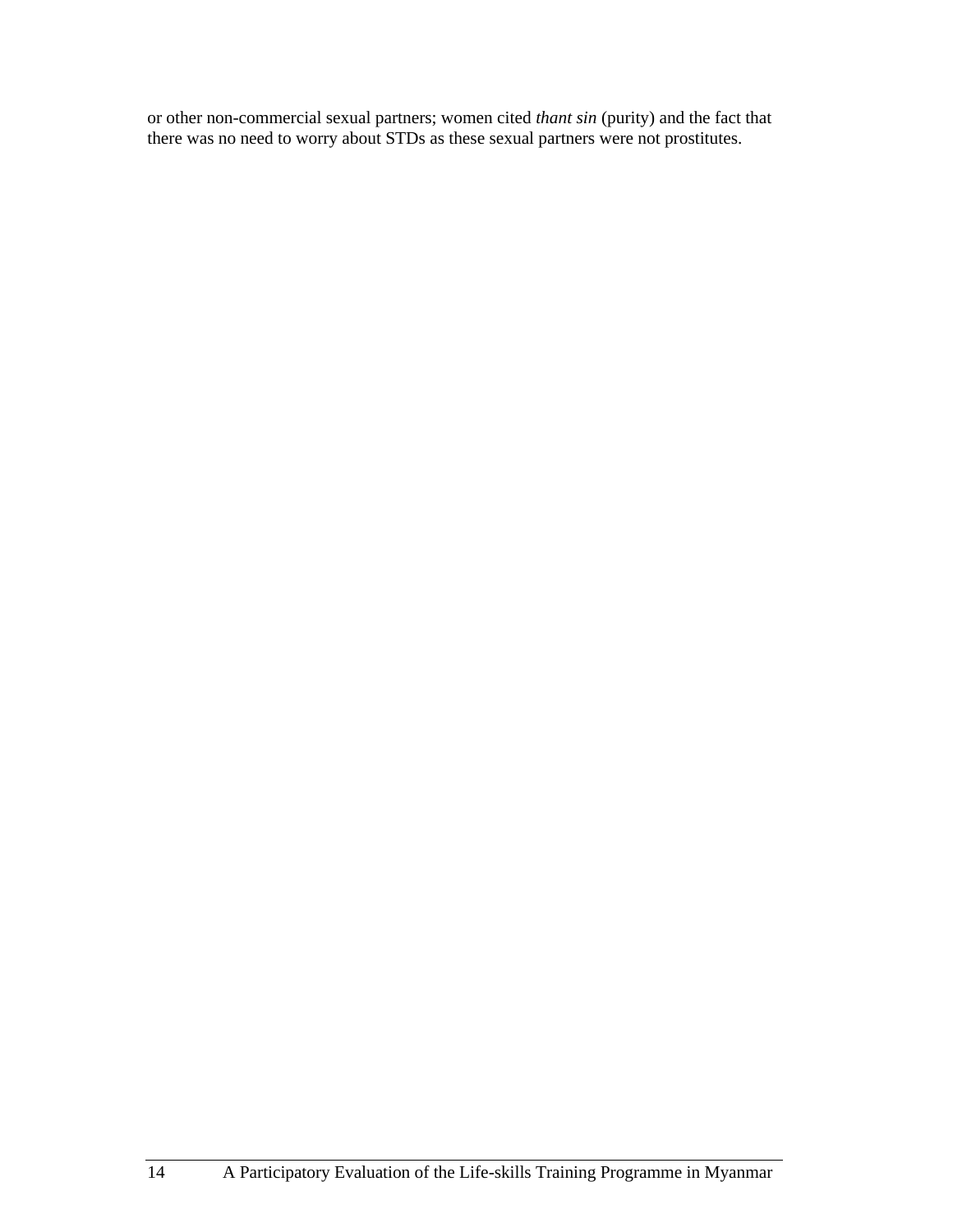*"I heard 60 percent of men use condoms with sex workers; however, they don't use it with their mistresses. If my husband wanted to use a condom, I would feel like I was being betrayed." (A non-trained urban woman from Lashio)*

Most of the trained urban women responded that if they suspected their husband of having extramarital affairs, they would encourage him to use condoms, although it is unclear how much they could actually influence his behaviour. The strategies varied from one person to another. For example, some women would first ask their husbands to cease the affair, and, if he would not, to use condoms. Others said that they would urge their spouses to use condoms whenever they have an affair outside the marriage. Non-trained women and even trained rural women generally reported being unable or unwilling to have such conversations with their husbands.

Non-trained women and women in the comparison township had difficulty persuading their husbands to use condoms. Some respondents expected violent reactions from their spouses, who would think their wives were probing into their lives outside the marriage, while others were simply too shy to talk about using condoms.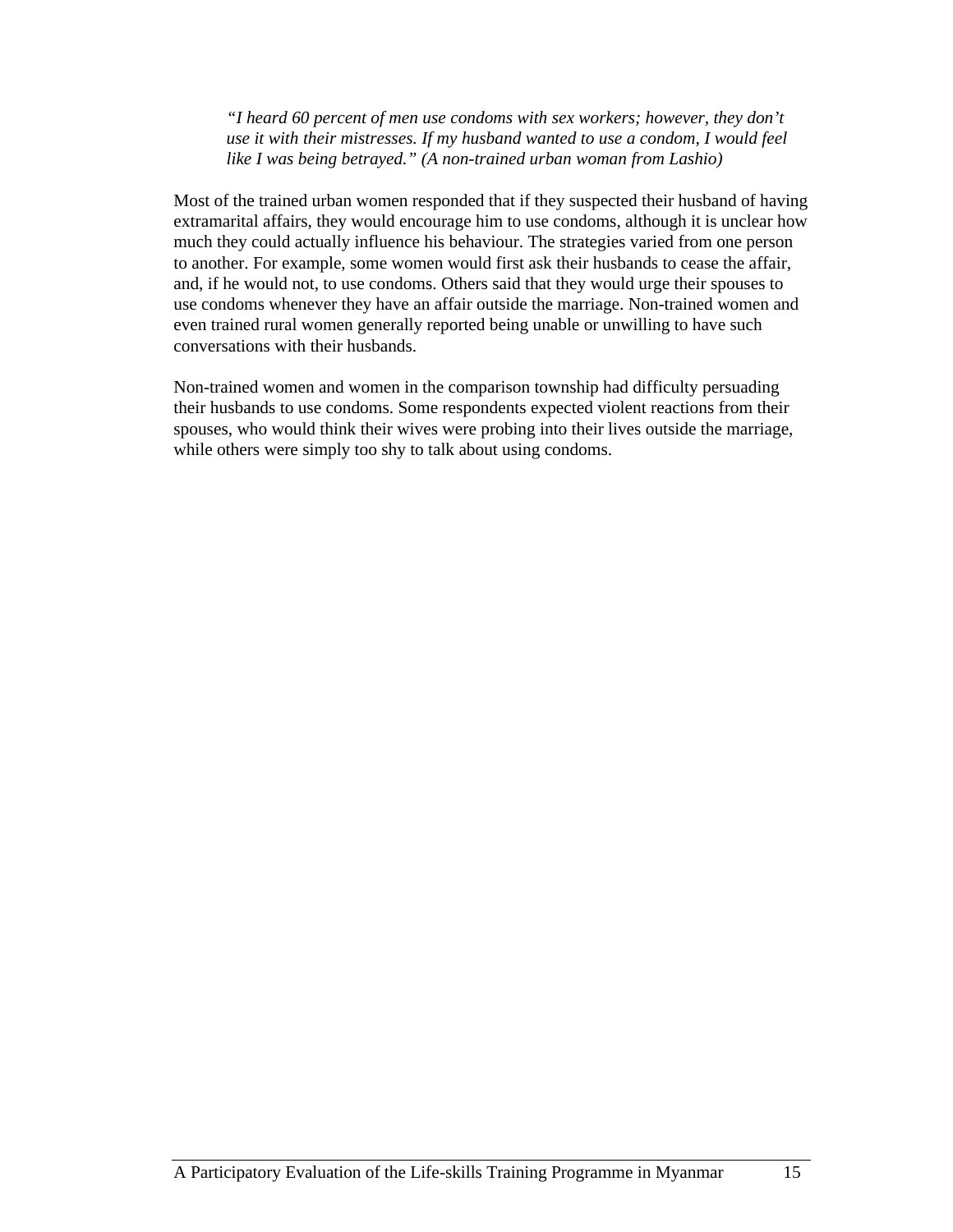# **LIFE-SKILLS TRAINING FOR YOUTH**

All trained youth interviewed for the evaluation had a relatively comprehensive understanding of life skills and HIV/AIDS. Some non-trained youth heard and knew about the training from their friends and colleagues in the community.

Trained youth could discuss in detail the training programme and its contents. They said that good decisionmaking, thoughtful assessment of needs and problems in life, and friend-to-friend education were the most interesting life-skills concepts. In particular, young people felt that the friend-to-friend education component had helped them informally pass along information to their friends regarding issues discussed in the training. The respondents said they had learned a considerable amount about HIV/AIDS, reproductive health, birth spacing, and the care and counselling of people living with HIV/AIDS. The training also became an entry point for young people who were interested in health, social, and volunteer activities. Tangible results were demonstrated in reported increases in Red Cross youth membership after the training courses finished.

The training also had a significant impact upon the personal lives of participants. Many reported they had become more careful, thoughtful, and considerate. They said that, formerly, they were easily persuaded by their friends to perform *an de yar shi apu amu* (risky acts), but that now they had stopped those risky acts and had begun to tell their friends about the dangers of HIV/AIDS and STDs. They received not only theoretical knowledge but also practical knowledge on how to protect themselves and how to help others. Some participants responded that friends and community members talked highly of them, as their knowledge of HIV/AIDS and life skills was helpful in the community.

# **Life Skills**

The general life-skills component of the youth training programme was similar to the lifeskills training of married women in that it included discussion of the important characteristics of a good friend, good decisionmaking practices, and the importance of friend-to-friend education and support. In addition, training included some discussion of the physical and emotional changes that young people experience.

Regarding life-skills issues, there were few differences between trained and non-trained, and urban and rural youth, although trained youth and non-trained youth from urban areas tended to have a better developed understanding of many of the issues. Those from the comparison township were particularly lacking in the skills and knowledge required to enable them to address important needs and problems in their lives.

Most trained youth described a good friend as someone with whom they could share information and who provides emotional support in times of trouble. Young girls added that the ability to keep information confidential was also an important aspect of being a good friend. The majority of young men said they usually talk to their friends if they have problems, although if the problems are pressing they prefer to talk to their parents. A few male respondents said they sometimes talk to teachers when they have problems. In contrast, the majority of female respondents talk to their siblings, rather than to their friends. Most of the girls interviewed mentioned that when they need to talk to someone they go to their elder sisters, female relatives, and married women in the community.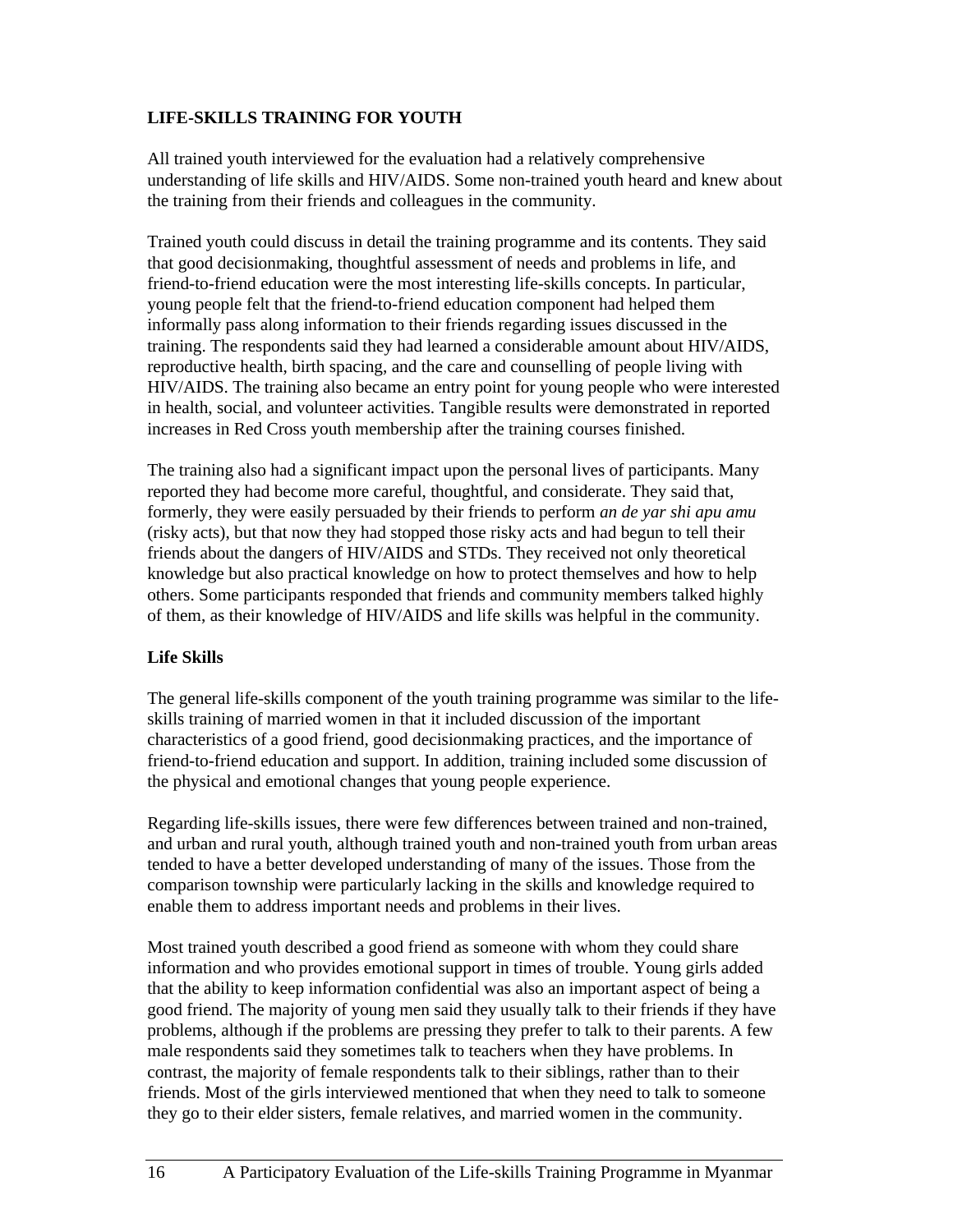*"If I have minor problems I talk to my friends. But if it is a major one, I need to tell my parents. It is easier for me to discuss with friends, but sometimes only parents can help." (A trained rural male youth from Dawei)*

Most trained youth answered that they would like to tell their parents about their boyfriends or girlfriends. Most of the non-trained young women also wanted to let their parents know about any affairs, giving the reason that parents are thoughtful, experienced, and can judge right from wrong. If the parents knew, they could give advice on social matters and also could discourage or even prevent premarital sex. Those who did not want to tell their parents said that parents could interfere with their affair, scold them, and stipulate stricter rules. These young people also said that they did not want to lose their boy/girlfriend if he/she did not meet with the parents' approval.

*"I will tell my parents about my boyfriend later on but not immediately. I think parents are more thoughtful and decisive. They can judge the character and honesty of my boyfriend." (A trained urban female youth from Myitkyina)*

*"Usually young people do not tell their parents about their girl- or boyfriends. If they disagree, there can be a lot of problems." (A trained urban male youth from Lashio)*

All trained participants were well informed regarding the changes that take place during adolescence. They categorised the physical changes in boys as increased weight and height, hair growth, and vocal hoarseness, and in girls as breast and hip development and onset of menstruation. Both groups said that emotional changes include excitability, desire for independence, and worry about their bodies and looks.

#### **Knowledge of Sexually Transmitted Diseases**

MRCS's life-skills training curriculum covered a number of issues related to STDs, including transmission, seriousness, treatment, symptoms, and the relationship of STDs to the transmission of HIV.

All respondents replied that they had heard about STDs. Some, however, especially nontrained youth and those from the comparison township, had limited knowledge of STDs. Male respondents were more aware of the details of STDs than their female counterparts. Among female respondents, students knew more about STDs than those who were working. Most trained youth, from both urban and rural areas, spoke of STDs in their own dialect or slang, and used such terms as *pha kyo* (broken by a prostitute), *lu pyo nar yawgar* (young boys' disease), and *karlathar yawgar* (venereal disease).

*"I hear about it quite often but do not know very much. It happens among those seeking extreme sexual pleasures." (An urban female youth from Patheingyi, the comparison township)*

Most trained youth knew that STDs are transmitted by sexual contact. *Sipalit* (syphilis) and *yay yone* (herpes) were the most well-known STDs, followed by *gono* (gonorrhoea). A few respondents mentioned *bin* (swollen lymph glands) and *ngar myet si* (molluscum contagiosum, literally "fish eye"). *Nyaung kya* (discharge), *see kyin* (tingling urination),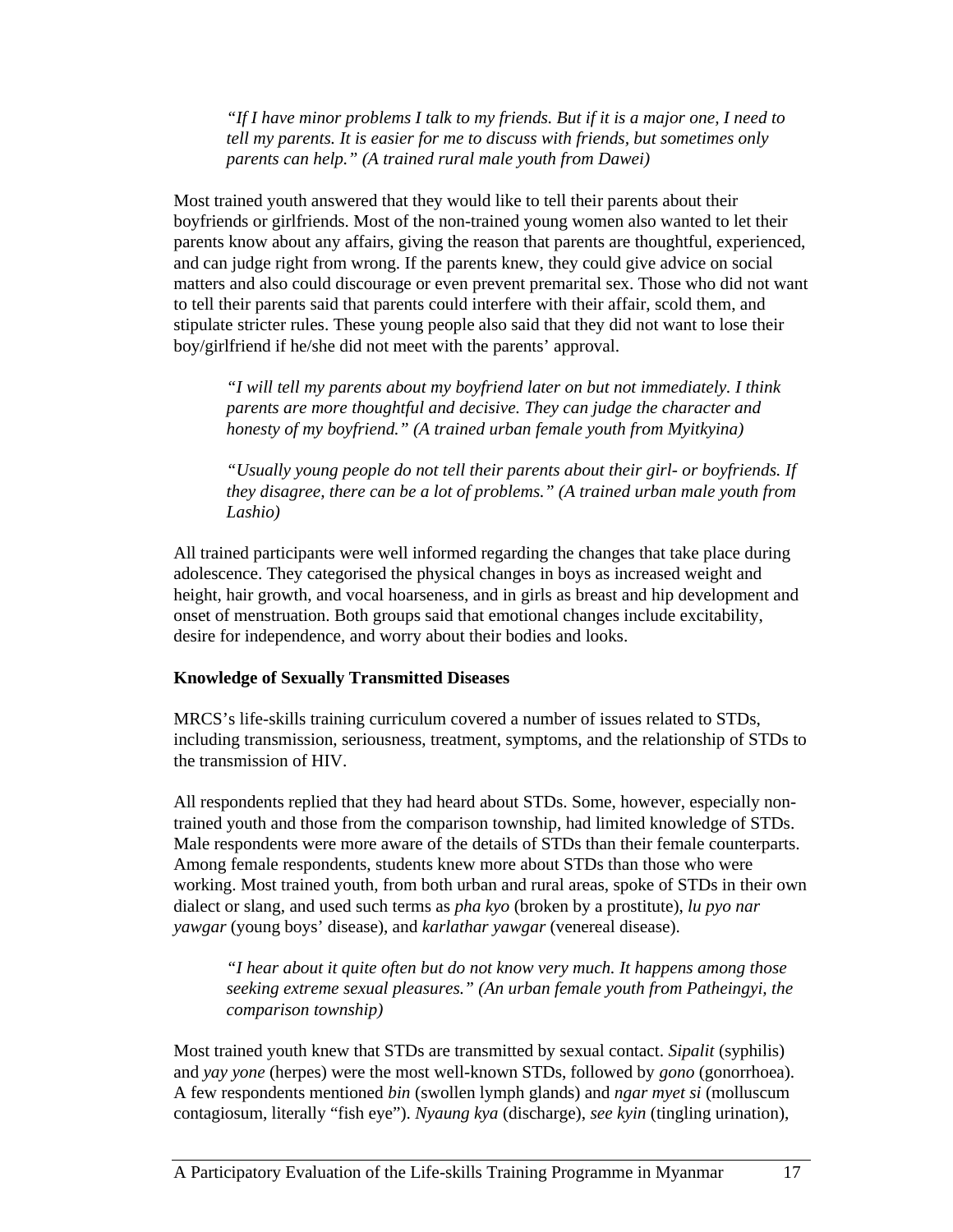*see pu* (difficulties in urination, literally "hot urine"), and *lain tan ah nar phyit* (genital ulcers, literally "sex rod has an ulcer") were also noted during discussions. There was, however, a lot of confusion between *ko yay pyar yawgar* (leprosy) and other skin infections and STDs, even among trained youth. STDs were said to be common among young people, and some participants thought *lain tan ah nar phyit* (genital ulcers) and *gono* (gonorrhoea) were the most common STDs.

*Hens* (prostitutes) and *line* (women with multiple sexual partners) were blamed as the source of STD infections. Most of the respondents answered that STDs are transmitted through sexual contact, blood transfusions, and contaminated injection materials. A few replied that STDs could be transmitted from a pregnant mother to her foetus, from gaping wounds, and through skin-piercing tools. The majority of respondents knew that sexual intercourse without a condom is the main route of STD transmission.

Trained youth agreed unanimously that the best preventive measure for STDs was to avoid unprotected sexual intercourse. Avoiding sexual intercourse with prostitutes and using condoms were widely discussed as other preventive measures. Some young people also mentioned avoiding unnecessary injections or unnecessary blood transfusions. Some non-trained youth and most young people in the comparison township thought that good personal hygiene, not wearing another person's clothes, and avoiding seats in public places all would prevent transmission. The phrase *ma kyo aung ka kewi* (STD prophylactics, literally "protect so as to avoid breaking") was used by many, including a few trained respondents, as an effective prevention, implying the use of penicillin or traditional methods before sexual intercourse. Some trained youth suggested that young people should be tested for STDs at least two to three times a year for early detection of infection.

*"It is better to avoid having sex with prostitutes. If not, use condoms. One way to prevent STDs is to take prophylactic injections before or after sex. One should take two or three injections to make sure that it is not contracted. Otherwise, one can catch it when the effect of the injections wears off." (A non-trained urban male youth from Pakokku)*

As with the married women, the importance of treating STDs completely and the connection between STDs and HIV/AIDS were not discussed during the interviews and focus-group discussions with young people. Only a few respondents mentioned the importance of consulting with medical personnel and taking the full course of a prescribed antibiotic treatment.

Many of the trained respondents said that they had learned about STDs during the training and that they had been confused before the training. Some of the non-trained youth and those from the comparison township had become aware of STDs through friends, elders, books, and health education. The quality of their knowledge, however, was not always consistent.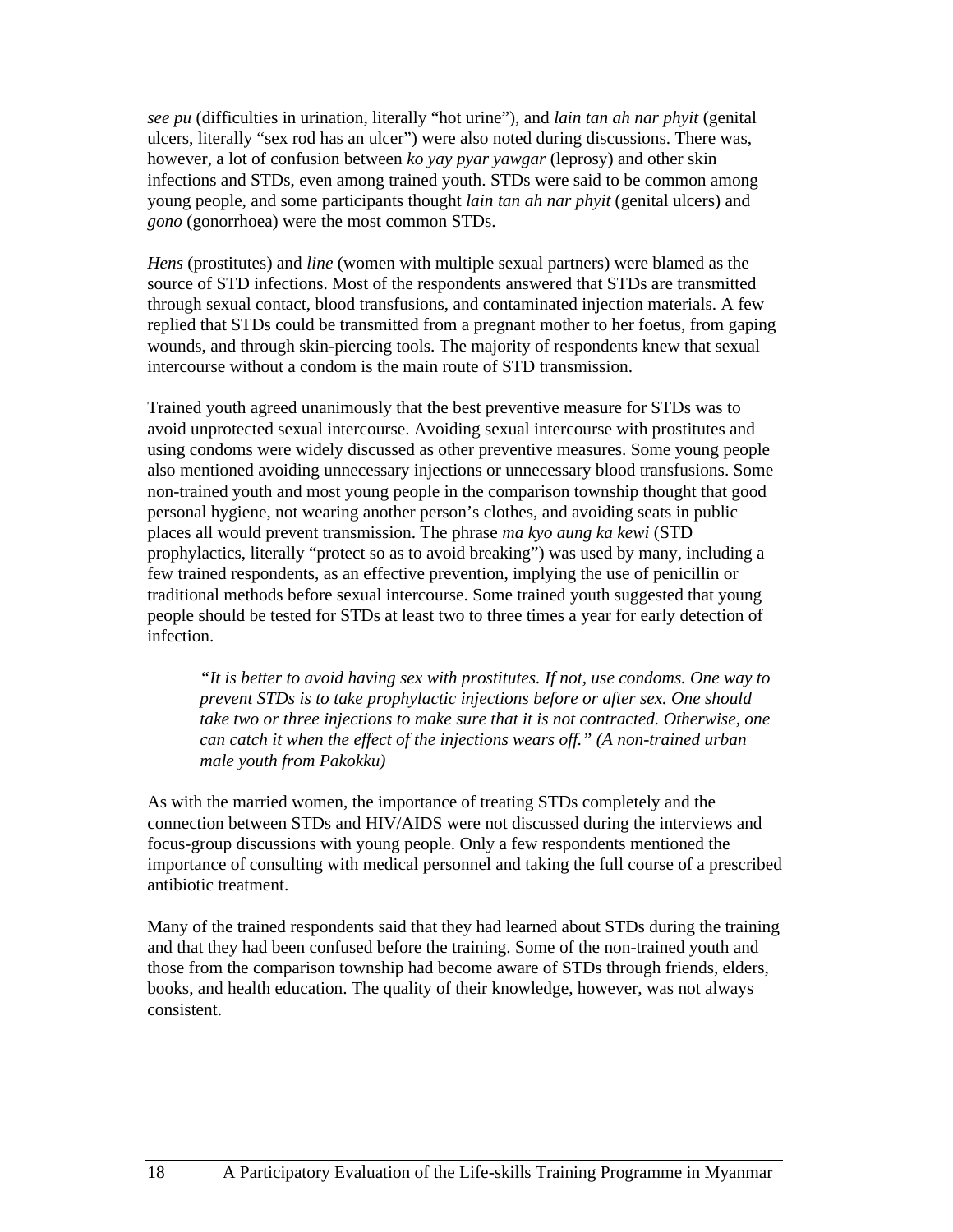#### **Knowledge and Attitudes Towards HIV/AIDS**

MRCS's life-skills training activities included a major focus on knowledge and attitudes towards HIV/AIDS. Transmission routes, prevention techniques, and attitudes towards and care of and counselling of people living with HIV/AIDS were all included in the training.

All youth respondents mentioned that HIV/AIDS was the most dreadful and dangerous disease of their time. Some of the trained youth said that before training they thought that HIV/AIDS was not common in their community, but after attending the training they realised that it could become a serious disease in their community.

All respondents in this study had heard about HIV/AIDS, and most of them, regardless of training or residential status, knew specific details. A few non-trained youth and those from the comparison township were confused about the difference between HIV and AIDS. In general, knowledge of HIV infection, transmission, and prevention was very high among the trained participants, and satisfactory among most of the friends of trained youth. A few young people from the non-trained population and some from the comparison township lacked certain important information, but generally they had basic knowledge of HIV/AIDS issues. On the whole, more young people were aware of HIV/AIDS than of STDs.

Many answered that women contract HIV primarily from their husbands. Fishermen, truck drivers, and those working in Ranong (Thailand) were believed to transmit the virus to their wives. *Meinma pyat* (sex workers, literally "spoiled women") could get the disease from their clients, and victims of rape could also contract the virus from their assailants. Other modes of transmission to women mentioned were blood transfusions, injection materials, and sharing needles while using narcotics; respondents also knew that a pregnant mother could transmit the virus to her baby. While all of these were mentioned by most respondents, the trained groups' answers were more detailed. It was believed that men get the virus through homosexual and heterosexual intercourse with infected people and through blood, needles, skin-piercing materials, and by injecting drugs. Having multiple sexual partners, living *ah pyaw lite* (hedonistically, literally "follow the fun"), and injecting drugs were mentioned as risky behaviours. Truck drivers, fishermen, drug addicts, and prostitutes were mentioned as high-risk groups.

A few non-trained youth and some in the comparison township thought that sharing the same utensils and toilets was a possible mode of HIV transmission. Some thought that simply touching someone with HIV could cause infection, while others thought that sharing the same cigarette could cause infection (because of saliva) or that mosquitoes could transmit the virus. A few mentioned sharing clothes as a possible route of HIV transmission. Most assumed, however, that daily activities were not dangerous.

*"It can be transmitted by having sex with infected people, infected blood, contaminated syringes, and needles. Moreover, sharing the same food, staying close to an infected person, and sharing utensils can transmit the infection." (A non-trained rural male youth from Paan)*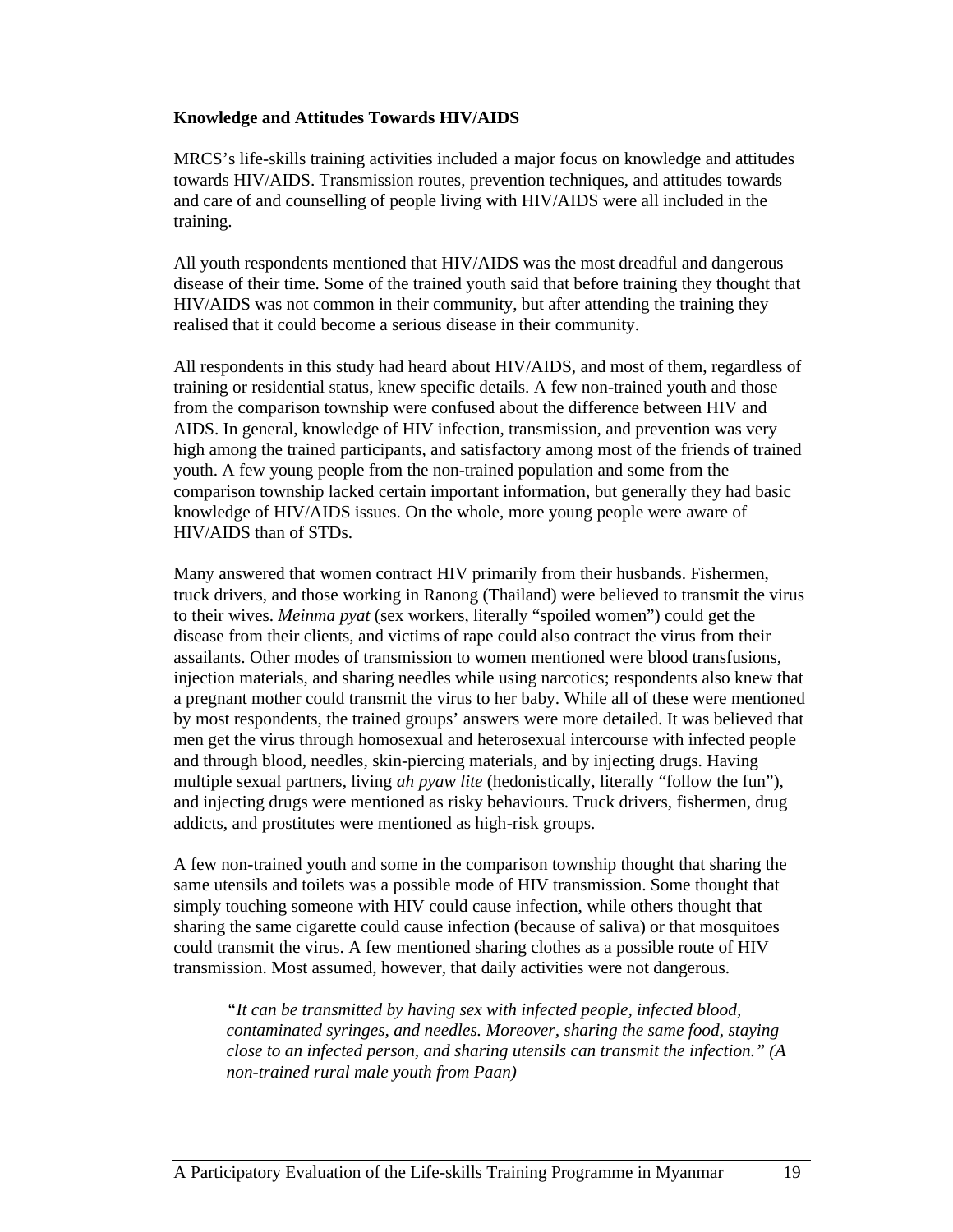Overall, attitudes towards people living with HIV/AIDS were very positive, especially among trained youth and their friends. In the comparison township, attitudes were found to be more negative. Most of the trained youth and some of the non-trained youth said that an HIV-positive person looks exactly like an uninfected person. On the other hand, many of the young people interviewed said that they could identify a person who was ill with AIDS, having acquired their information through the mass media.

*"HIV-positive people look like normal people. They can live, work, and travel normally. If they develop AIDS,* pane lar dae *[weight loss],* phyar *[fever],* wun thwar *[diarrhoea],* ah yay pyar yawgar *[skin diseases], and* met ka yu *[oral thrush] will appear one by one." (A trained rural female youth from Dawei)*

A few non-trained youth from rural areas and some from the comparison township felt uneasy about being too close to an infected person. Some said they would like to help from afar. A few respondents from the comparison township said it is a *kyat tha yay ma shi* (disgraceful) and *gon am shi* (dishonourable) disease in Myanmar, and they would therefore rather cover up the illness and the cause of death to honour the person and his/her family. Most young people from project townships reported being willing to visit an infected person, in contrast to those in the comparison township who would be reluctant to make such a visit.

*"I don't think we should visit an infected person. I'm scared of catching it." (A non-trained rural female youth from Lashio)*

*"If a friend of mine is HIV-positive, I don't want to visit him. I could support him with money or things but from a safe distance." (A rural male youth from Patheingyi, the comparison township)*

Most of the trained respondents could discuss in detail how to care for an infected person. If a person is still capable of living a normal life, help should be supportive, such as accompanying the person to health centres, visiting the person regularly, and providing disease updates. If an infected person becomes ill, home-based care would be necessary. Most trained youth said that, apart from medical treatment, they could provide psychological, social, and financial support to a person with HIV/AIDS. Keeping their hopes alive and *seit dat tet* (raising morale) through simple encouragement, *ta yar htai* (meditation), and *ta yar haw* (preaching) could provide psychological support. Moreover, frequent visits by friends and relatives would provide social support. Many non-trained urban youth could also discuss these issues, but those in rural areas and in the comparison township were much less clear on issues related to care of people living with HIV/AIDS.

*"We will keep the person happy, help with the household chores, recite religious teachings, and provide nutritious food." (A non-trained urban male youth from Pakokku)*

#### **Sexual Practices and Condom Use**

As with the MMCWA life-skills training activities, one of the major aims of the MRCS life-skills training programme was to give young people the knowledge and skills necessary to encourage safe sexual practices, including the use of condoms.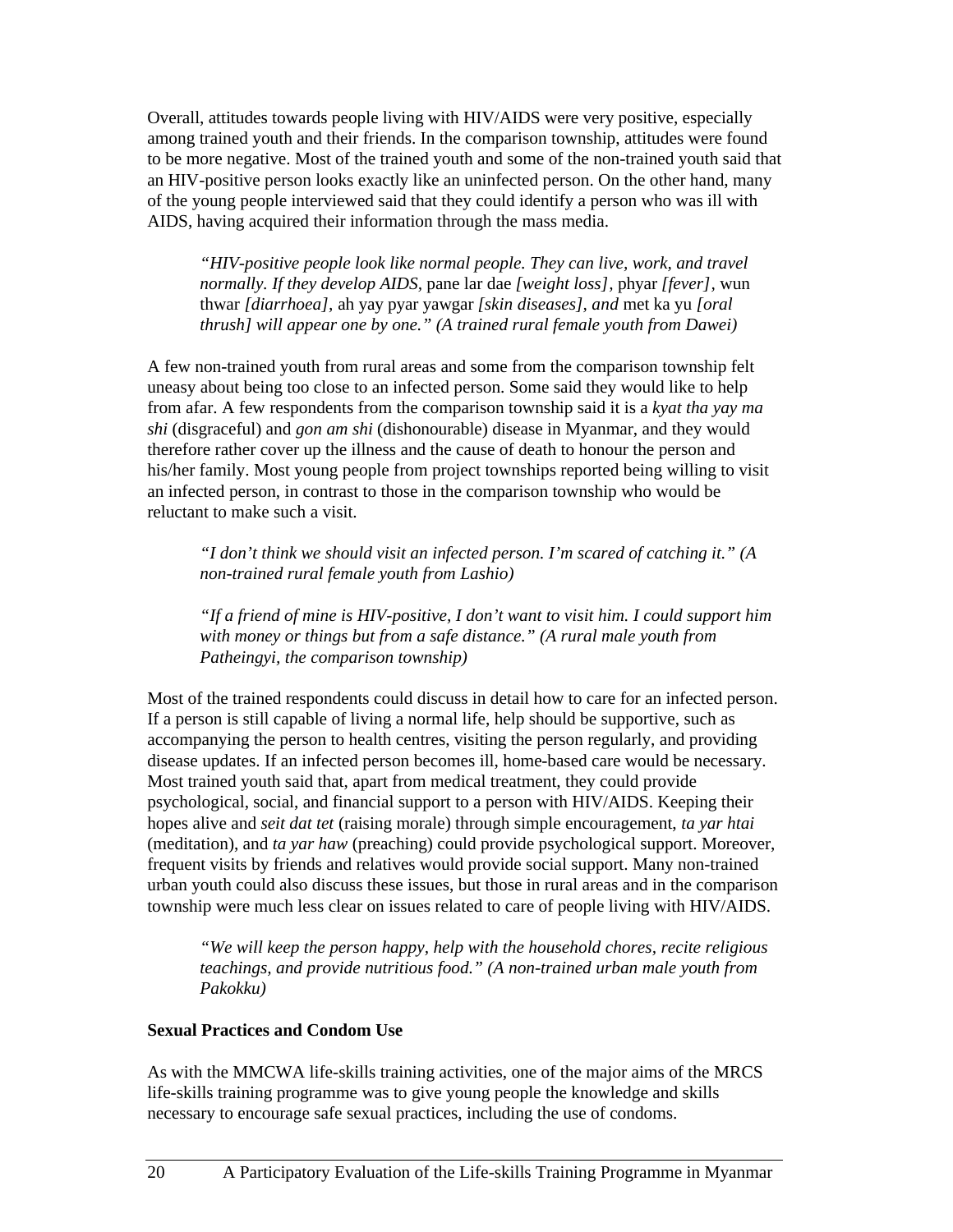All trained youth knew what a condom was and that it could prevent STDs and pregnancy. Most of the respondents had seen a condom, although for many this had only been during the training itself. Many non-trained female youth had never seen a condom out of its package. Knowledge of the condom and its use was lower in the comparison township than in the project townships. The majority of respondents were reticent about discussing condom use. Some trained urban male youth could recount anecdotes about condom users/non-users but personal experience of condom use was not disclosed, even in male-only discussion groups.

A sizeable proportion of all groups said that *ain taung makya mi lain set san* (sexual intercourse before marriage) is common among boys. Most said that premarital sexual intercourse would be with prostitutes, although many also said that it might be with girlfriends. Those who had had intercourse with their girlfriends said that most of the sexual encounters were unplanned. *Put that* (caressing), *kai* (touching), and *nan* (kissing) produced uncontrollable desires and led to sexual intimacy. However, some boys had had intercourse in order to prove their masculinity and were proud to have a reputation as a *lain kait sa lite sar* (philanderer, literally "follower and eater related to sexual intercourse").

*"Some boys love boasting about their sexual experiences and showing their masculinity. They brag about how they have sex with sex workers." (A trained urban male youth from Myitkyina)*

Premarital sex among women is not uncommon, but it is not considered *thint lyaw* (proper) and is not generally accepted in society. Although most of the young women did not approve of premarital sex, some had consented to it. The reasons girls gave up their virginity varied from *chit thet thay* (proof of love) and *lone wa yone* (total faith) in their boyfriends to weak negotiating skills and inability to control *ta nar* (lust). Most female respondents discussed how premarital sex could lead to embarrassment, being the target of gossip, unwanted pregnancy, STDs, and HIV infection. They said that boys were never serious and that it was girls who had to suffer all the consequences of having premarital sex.

*"Some girls may have premarital sex depending upon the situation. Some boys are*  ta zut toe lote *[pushy and domineering]. It can happen while meeting in a secret hideout." (A trained rural female youth from Myitkyina)*

*"Myanmar girls do not accept premarital sex. Shyness and religious and cultural restrictions to maintain* ah pyo sit *[chastity] and the consequences of premarital sex strongly inhibit Myanmar girls from* shote *[flirting]." (A trained rural female youth from Myitkyina)*

Most of the boys included in the evaluation, regardless of training or residence, said that it is common for boys to talk about sex among themselves fairly freely and openly. Some said that they learned about sex from *ah pyar kar* (pornographic movies), which were frequently shown at video parlours. In contrast, only trained urban and rural girls and friends who received information from them in urban areas openly discussed sexually related behaviours and practices. Non-trained girls in rural villages and young people from the comparison township did not discuss the subject. Most girls did not feel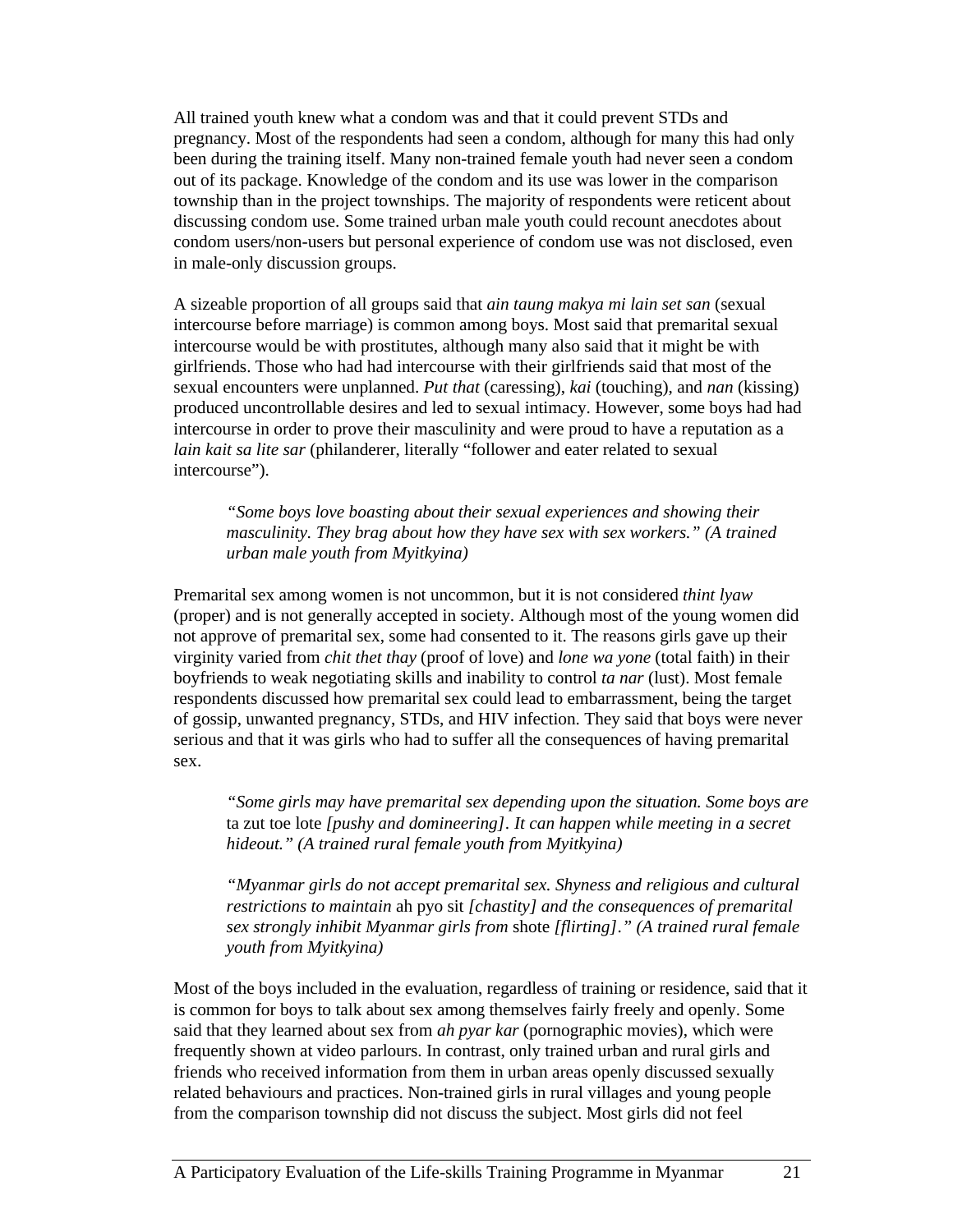comfortable talking about sex. The reasons given were shyness; religious, social, and cultural restraints; and the submissive nature of women in Myanmar. Some female respondents had, however, discussed sex with their older friends or with married women out of curiosity or in order to gain knowledge. A few girls also mentioned talking about sex with their boyfriends. Mostly they mentioned it in vague terms, in contrast to the detailed discussion among boys. Most respondents said that their parents and elders did not approve of young people talking about sex. They were worried that the young person would get into trouble, with promiscuity as a consequence, and they also might think it against their religion, culture, and tradition. Some respondents reported that it is rude to talk about sex within a Myanmar family setting.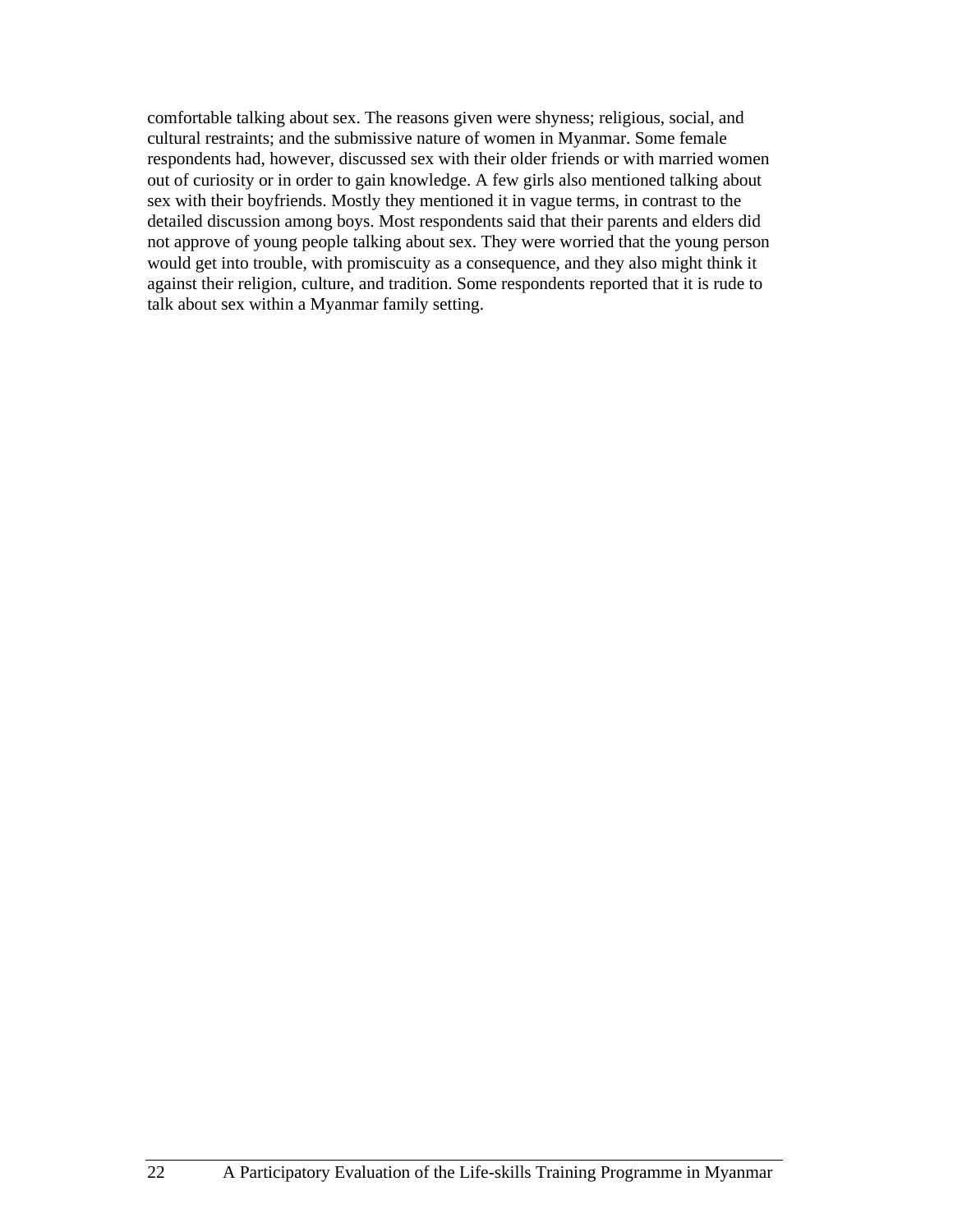# A Participatory Evaluation of the Life-skills Training Programme in Myanmar 23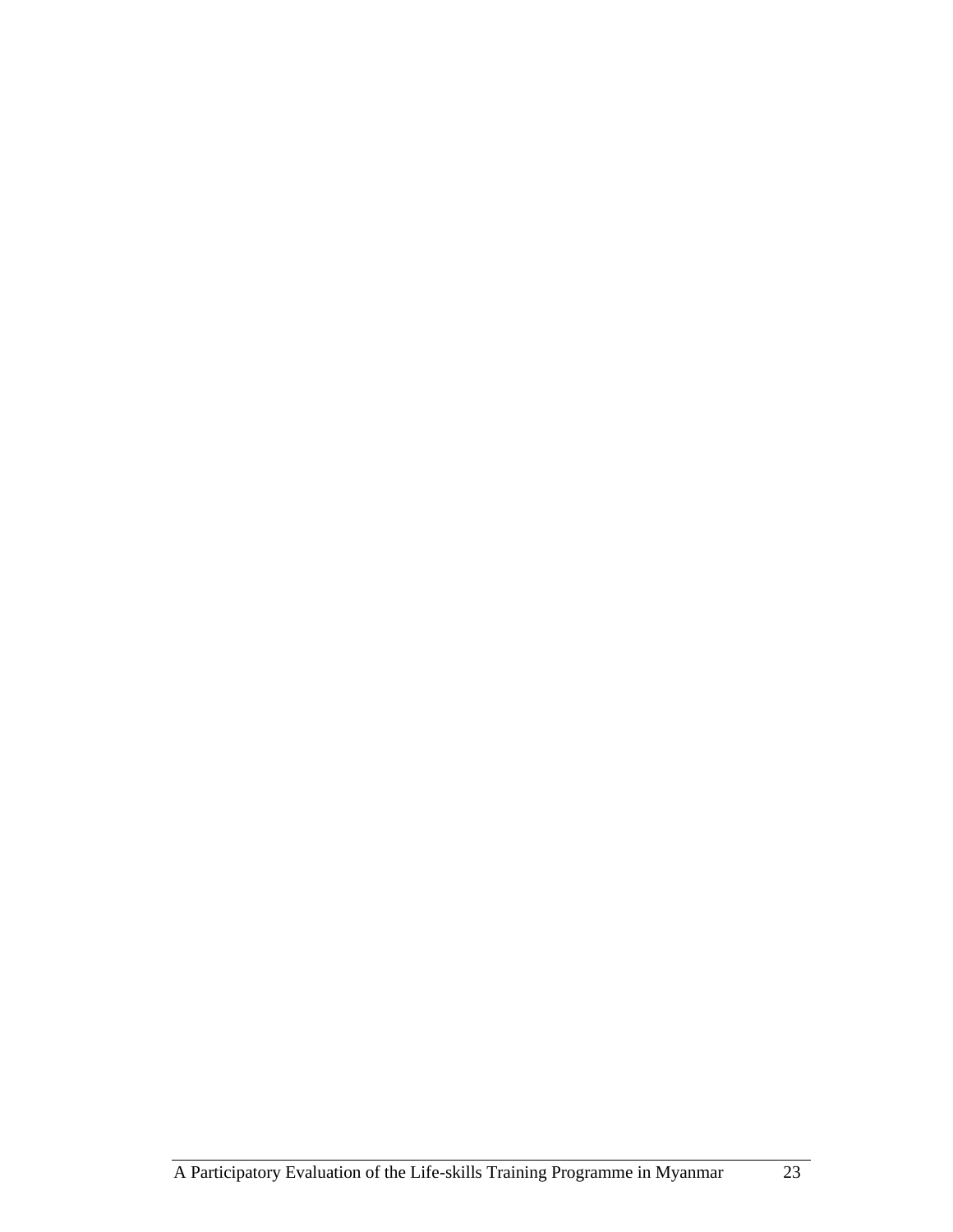# **CONCLUSIONS AND RECOMMENDATIONS**

The findings indicate that the life-skills training programme has had a beneficial effect in terms of improving the knowledge base of the women and youth directly exposed to the training. It also appears to have had a positive effect on their reported attitudes towards people living with HIV/AIDS. In both these content areas consistently more accurate or less stigmatising responses were given by trained participants than by non-trained participants or those from the comparison townships.

Overall, knowledge of HIV/AIDS was greater than that of STDs more generally, with fewer differences in HIV/AIDS knowledge between trained, non-trained, and comparison township participants. This is not surprising, given the focus on HIV that characterises mass media and other health education efforts in Myanmar, as well as in most other countries. The differential (and better) knowledge of STDs among trained participants and, to a lesser extent, among those in project townships where the life-skills training had taken place corroborates the positive impact the training program has had in delivering needed information. Because accurate information regarding STDs is harder to come by in Myanmar, the more accurate knowledge of these diseases among trained youth and women is likely to be due to the life-skills training.

Knowledge of HIV, STDs, and other reproductive health topics was also consistently better among urban than rural participants, regardless of whether the participant had received life-skills training. There was also a suggestion that non-trained individuals in project townships had better knowledge than individuals in the comparison townships where no life-skills training had taken place. One must exercise caution in drawing this conclusion, however, given the courtesy bias inherent in such a participatory approach and the limited number of comparison townships.

A number of conclusions and practical recommendations are suggested by these findings.

# **Improving Knowledge**

On almost all topics, knowledge was found to be greater among trained women and youth than among their non-trained friends and family and those from the comparison townships. In many instances knowledge among the non-trained friends of a trained participant was greater than that of individuals from the comparison townships; however, it was rarely equal to that of the young people and women who had been trained directly, suggesting that the anticipated multiplier effect of the friend-to-friend or community counselling may not have been effective. To be more effective as an intervention, it is essential that this component of the programme receive greater attention.

*To increase the effectiveness of knowledge dissemination, future life-skills training activities need to have a stronger component to support the individuals' capacities to act as friend-to-friend or community counsellors. This will require ongoing support to the counsellors, including access to accurate information and an adequate referral system.*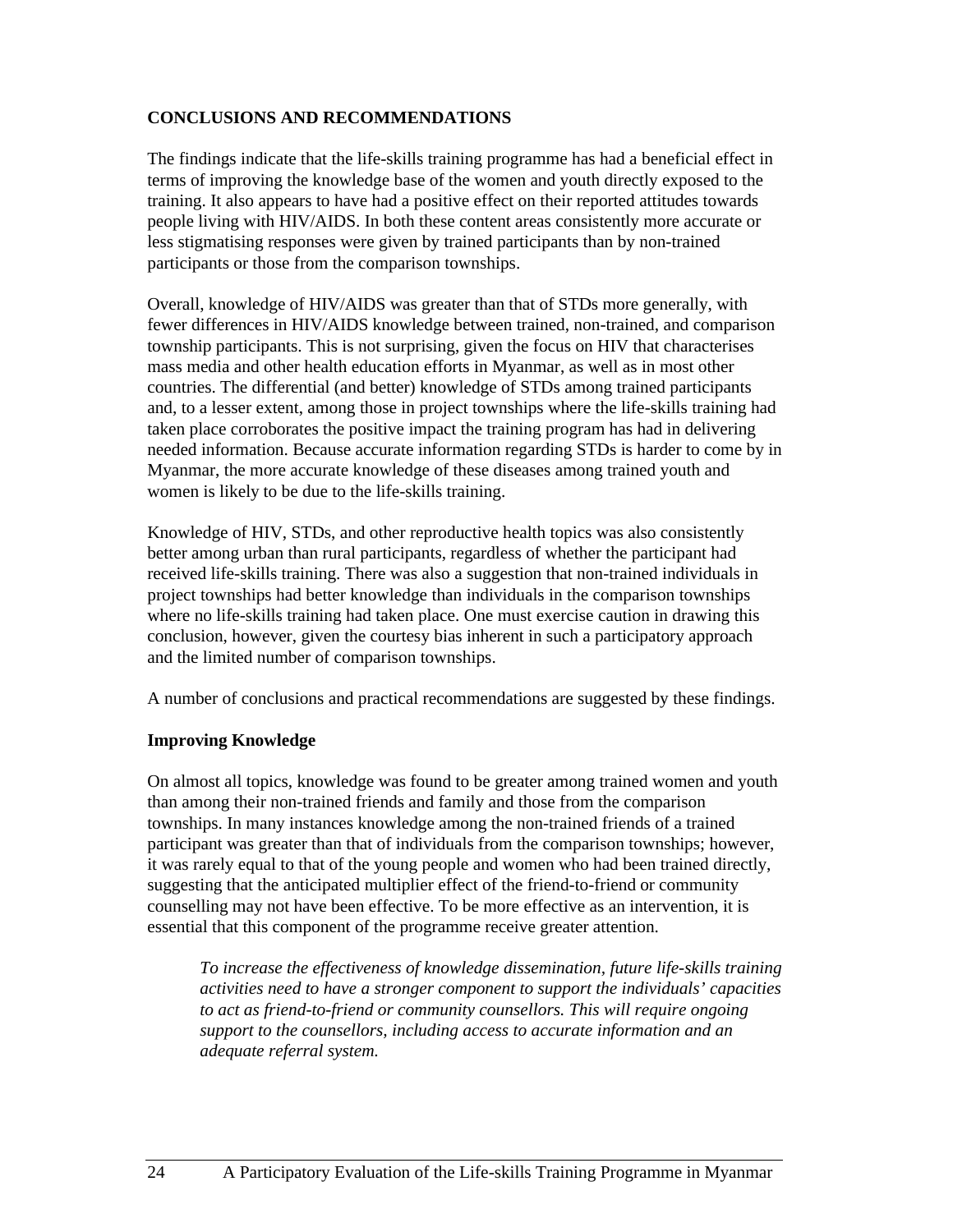During the evaluation it was noted that women and youth who had undergone training still had a number of misperceptions regarding specific aspects of birth spacing, STDs, and HIV/AIDS. There were also a number of areas in which knowledge was incomplete.

*Training manuals and materials should be revised to include specific references to the misperceptions and gaps in knowledge identified in the course of this evaluation. Future training should provide more detailed information on:*

- *different methods of contraception;*
- *the link between the presence of STDs and the risk of HIV transmission;*
- *the importance of partner notification among individuals with STDs;*
- *the importance of adhering to prescribed courses of antibiotic treatment;*
- *the importance of discouraging prophylactic use of antibiotics, especially among youth;*
- *modes of transmission of and prevention of STDs/HIV; and*

• *ways of addressing the confusion between STDs and skin diseases. Core trainers who undertook the participatory evaluation should be supported in undertaking a comprehensive review and revision of the life-skills training curriculum and training materials.*

In the eight project townships included in this evaluation, the life-skills training intervention had been introduced essentially as a one-time intervention to train urban and rural youth and married women of reproductive age. While no evaluation of the training's impact was conducted immediately after the training sessions, one can infer from the pattern of knowledge found in this evaluation (i.e., good general knowledge, but often incomplete information regarding specific details) that either the information from the life-skills curriculum was not fully absorbed in the training sessions or was forgotten over time. Regular refresher training of life-skills trainees would help to reinforce their knowledge and skills and serve to fill in any deficits in knowledge.

*Regular refresher training should be provided to participants who have successfully completed the life-skills training programme. Those participants who have made attempts to use their skills in friend-to-friend or community counselling should be given priority for such refresher training.*

# **Improving the Impact of Life-skills Training on Behaviour**

Reports of condom use by both women and youth were very low, and the life-skills training activities did not seem to have had an impact in this regard. Condom use among youth was generally low because of the method's association with promiscuity and commercial sex. Similarly, condom use among married couples was low and was stigmatised because of a perceived connection with sex workers, unfaithfulness, and STDs.

Changing such pervasive community perceptions is a long-term challenge, and the extent to which training programmes alone can influence the use of condoms for preventing STDs is uncertain; however, training programmes may help demystify condoms by allowing participants the opportunity to see, touch, and play with them. Many women and, to a lesser extent, young men had never seen a condom, especially one out of its wrapper.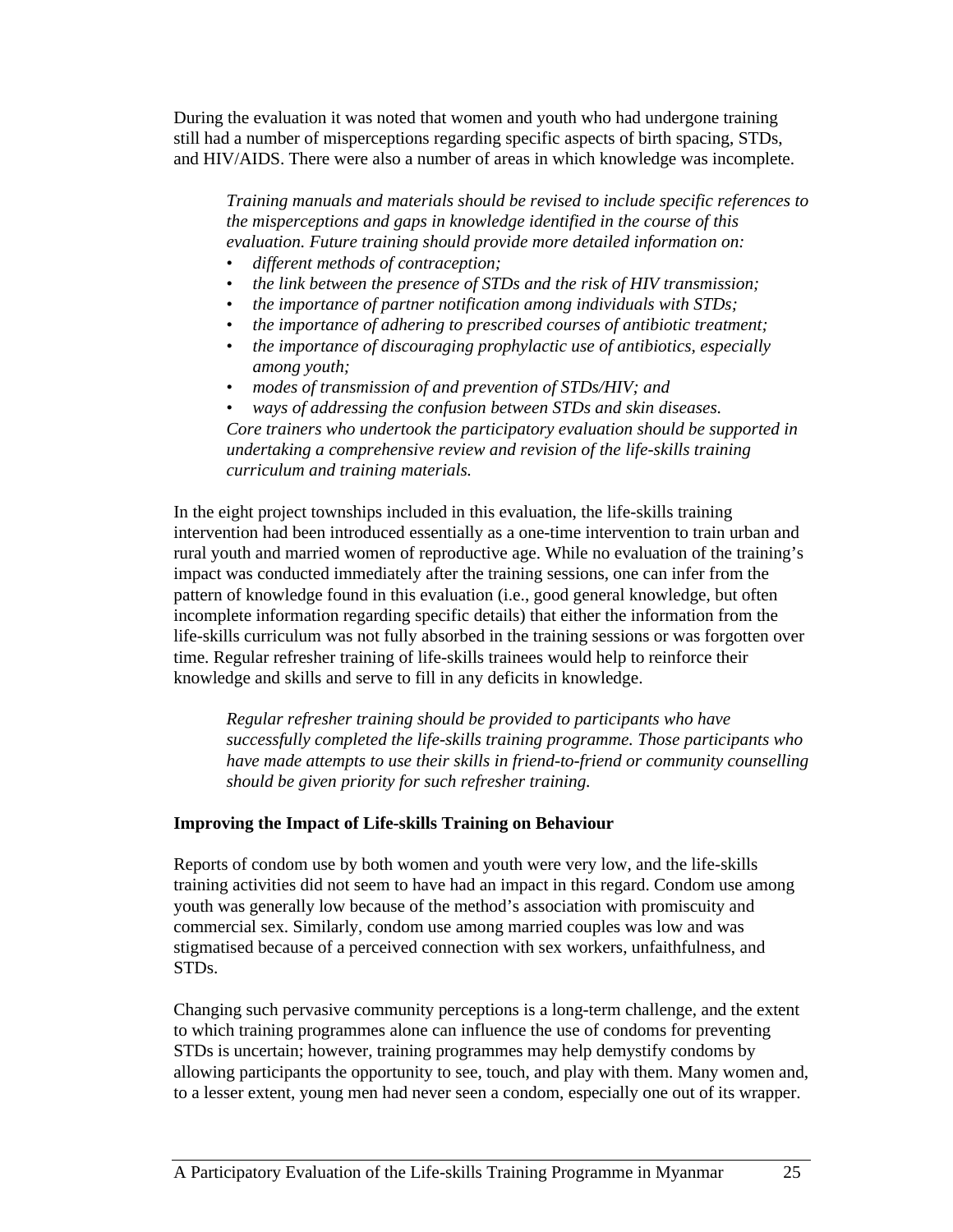*Life-skills trainers should increase the amount of time spent in training sessions encouraging participants to open, touch, and unroll condoms. A range of condom brands should be made available for participants to examine.*

In the evaluation discussions, women generally did not express any perceived personal risk of STDs or HIV. Most believed that it was common for men in their communities to visit sex workers, that condom use among these men was generally low, and that this posed a risk for both STDs and HIV. On the other hand, almost all women said that they did not need to worry because their husbands were faithful. While it may be that some women personally acknowledged their risk of infection but were understandably reluctant to admit this to the interviewers, it can be concluded that greater efforts should be made to help women better understand their personal risks.

*In the course of the life-skills training for both women and youth, exercises should be included to promote a more personal assessment of risks related to the transmission of STDs, including HIV. This could be done through the use of case histories, role-playing, and the review of specific behavioural scenarios that might be encountered in the course of friend-to-friend counselling.*

Sexual decisionmaking was found to be dominated by the husband, even for women who had attended the life-skills training programme. While many of the trained women were able to discuss the importance of participating in sexual decisionmaking, most were still unable to do so. If future life-skills training activities for married women are to improve women's abilities to discuss and negotiate sexual decisions, it will be necessary for the curriculum to be revised to more rigorously address gender issues and gender roles.

*Issues related to gender and the gender relations between women and their husbands must be included in future training activities for women if the training is to improve women's abilities to negotiate and discuss sexual issues with their husbands.*

Many of the behaviour changes advocated by the life-skills training programme for women require complicity by the woman's husband. In light of this evaluation, it appears that there are a number of limitations to the assumption that giving women the necessary information and negotiating skills will enable her to change the sexual behaviour of her husband. If sexual behaviour change is to be a focus of future life-skills activities, mechanisms for including husbands in the programme need to be explored.

*It is important to consider possible mechanisms for including men (specifically husbands of the trained women) in the life-skills training programme. Consideration should be given to the appropriateness of conducting training for wives and husbands either together or separately.*

# **Expanding Life-skills Activities**

The results of the participatory evaluation suggest that the women and young people who took part in the life-skills training programme clearly benefitted from such training in terms of their personal knowledge and their attitudes towards people living with HIV/AIDS. The latter is especially important in the environment of an emerging epidemic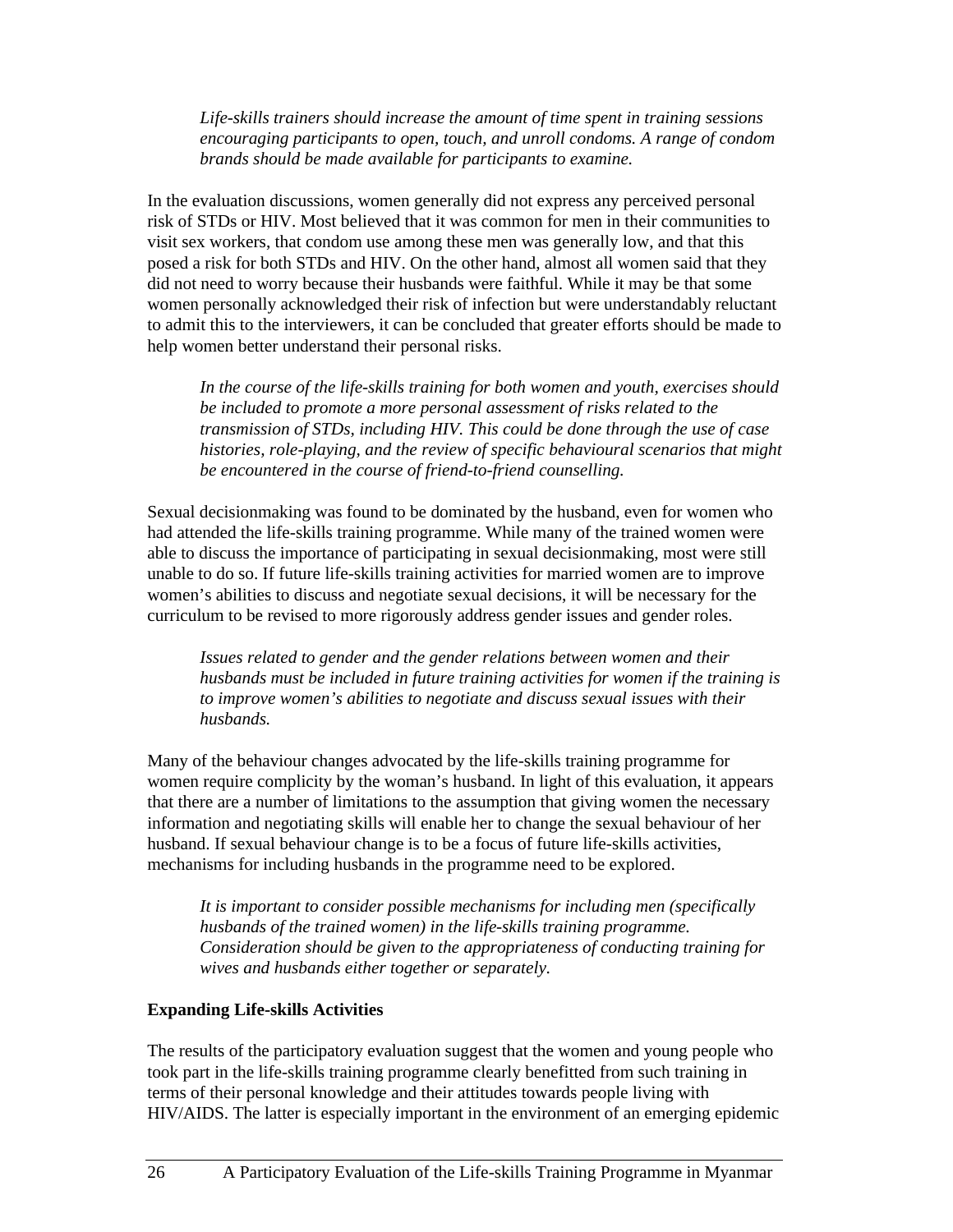where stigma and discrimination against such people is common. Consequently, expanding access to this intervention in other townships of Myanmar should be pursued. Obviously, such expansion of life-skills training needs to be complemented by more targeted efforts to reach high-risk populations of men and women at risk of STDs/HIV, especially prostitutes and their clients.

*Consideration should be given to expanding the life-skills training programme to additional townships in all states and divisions of Myanmar.*

*Within established project townships, local MRCS and MMCWA staff should consider expanding life-skills training and refresher training in order to provide a broader coverage of the intended target populations. They should also work with local health authorities to explore ways of reaching more high-risk populations with important knowledge and life skills.*

#### **Strengthening the Process of Life-skills Training**

This evaluation of life-skills training has highlighted a number of ways in which future activities could be strengthened. As activities expand to more townships, it will be important to make evaluation and monitoring a more integral component of the life-skills training programme. This will help to ensure that central-level planners are able to respond swiftly to any problems identified by the local implementing agencies.

*A prospective system to monitor and assess the training activities should be established as an integral part of the life-skills training programme. Such a monitoring system should include pre- and post-testing of trained participants' knowledge, observation checklists for training, periodic focus-group discussions with participants, and in-depth interviews with trainers.* 

Many of the limitations of the current life-skills training activities that were identified through this evaluation are common to both the MMCWA and the MRCS training programmes. There has been, however, very little coordination and discussion between these groups, particularly at the township level. Sharing of information between township trainers would encourage discussion of the strengths, weaknesses, opportunities, and constraints of the life-skills training, and would facilitate future planning and strategy formulation.

*Experience-sharing workshops for township-level trainers should be conducted. These could be a component of the refresher training exercises recommended above. Such workshops should involve trainers from both MMCWA and MRCS to ensure effective exchange of experience and ideas.*

The National AIDS Programme of Myanmar has recently launched a pilot behavioural study as part of its HIV/STD sentinel surveillance system. The young people attending the life-skills training sessions could be an appropriate and important source of behavioural data for such surveillance. A one-page behavioural questionnaire could be completed by young people who attend the life-skills training. Sequential studies could assess behavioural change over time and could be used as one, albeit incomplete, indicator to measure the impact of the programme.